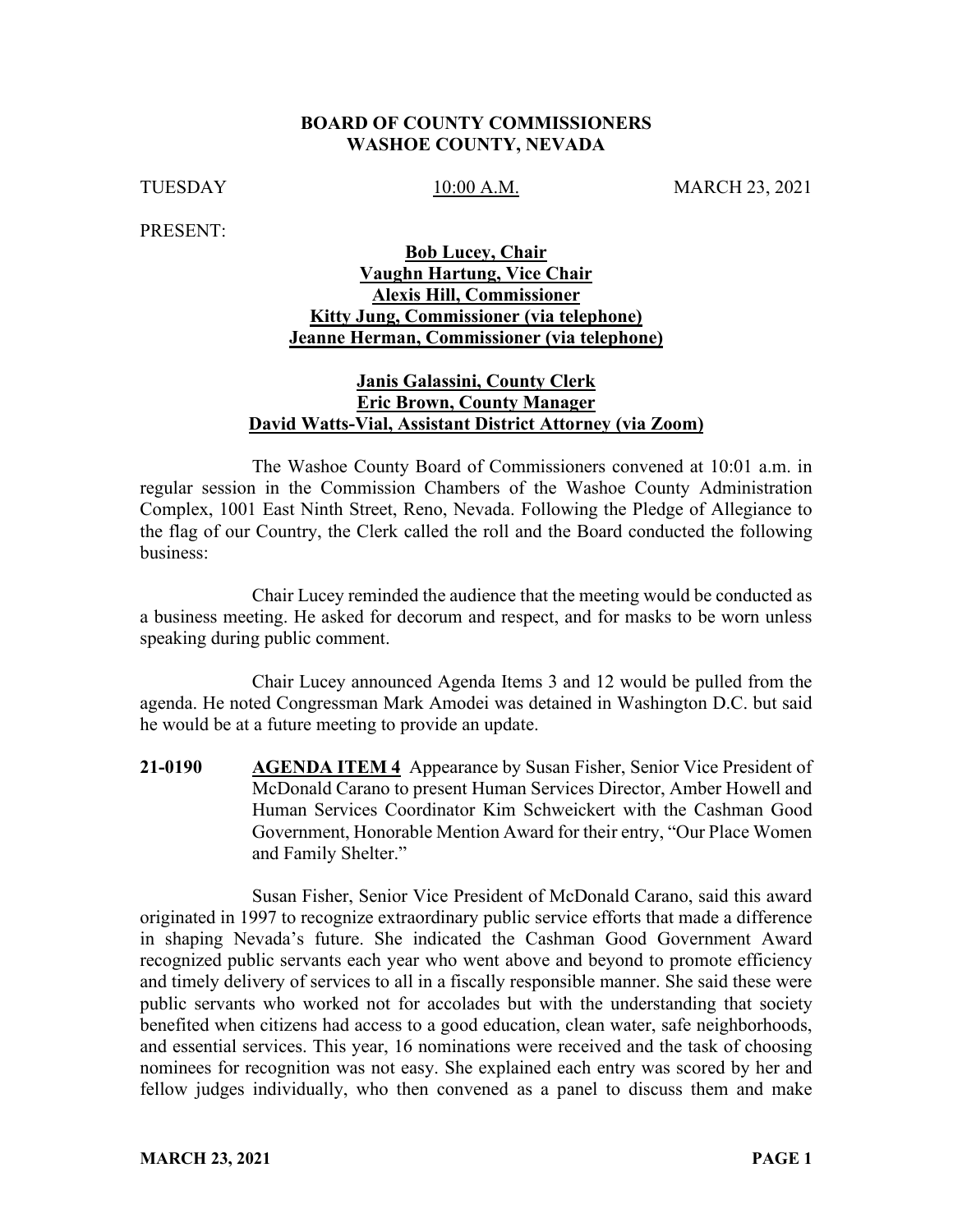recommendations for awards. The committee members consisted of Tim Cashman, Guy Hobbs, Former Senator Ann O'Connell, Sharon Rigby, Claude Sed, and Tom Sheets, all of whom were proud of the applicants and applauded their efforts. It was her honor as a resident of Washoe County and a judge on the committee to recognize the Washoe County Human Services Agency (HSA) for honorable mention in the 23rd Cashman Good Government Award for its work in creating the Our Place Women and Family Shelter. The work of Our Place impacted many lives in Washoe County and provided resources to help people help themselves. She congratulated the entire HSA staff and thanked them for the work they continued to do in the community.

HSA Director Amber Howell thanked the Commissioners for the trust they put in her two years ago to do something different in the community. She asserted this project changed her life. She explained the process was very difficult at times and many times she wanted to give up, but she realized it was not her story they were trying to change; it belonged to the 250 women and children at the campus. The project gave hope to so many people. She expressed appreciation for the trust and resources provided to the HSA team, saying the facility had expanded twice since opening and the outcomes showed the incredible progress being made.

HSA Coordinator Kim Schweickert expressed gratitude for the recognition. She explained the real gift was seeing how Our Place was changing the lives of the guests it served daily, and she was honored to help design the facility in way that guests could call home. She told a story about a guest at Our Place who said she never knew what a home looked like and would never allow her son to live in a place like the one she grew up in. She thanked the Commissioners for their trust and support.

Chair Lucey thanked the Cashman Good Government Committee for this honor and award. Our Place had been a massive undertaking for the County that reflected a pivotal change in how vulnerable citizens in the community were addressed. She thought this was a path to recovery for so many individuals that were forgotten for so long.

There was no public comment or action taken on this item.

# **21-0191 AGENDA ITEM 5** Public comment.

Ms. Carole Fineberg provided handouts which were distributed to the Board and placed on file with the Clerk. Included in these was a resolution signed by more than 100 Washoe County residents. She urged that voter rolls in Washoe County be purged of certain types of voters, which she listed. She mentioned belonging to a women's organization and offered volunteer hours to assist the Registrar of Voters' (ROV) Office in updating the database. The Secretary of State's Office received the same offer but declined because civil servants were required to complete those tasks.

Ms. Sue Walton urged the ROV to clean up the voter rolls and have honest and fair elections where each citizen was allowed one vote.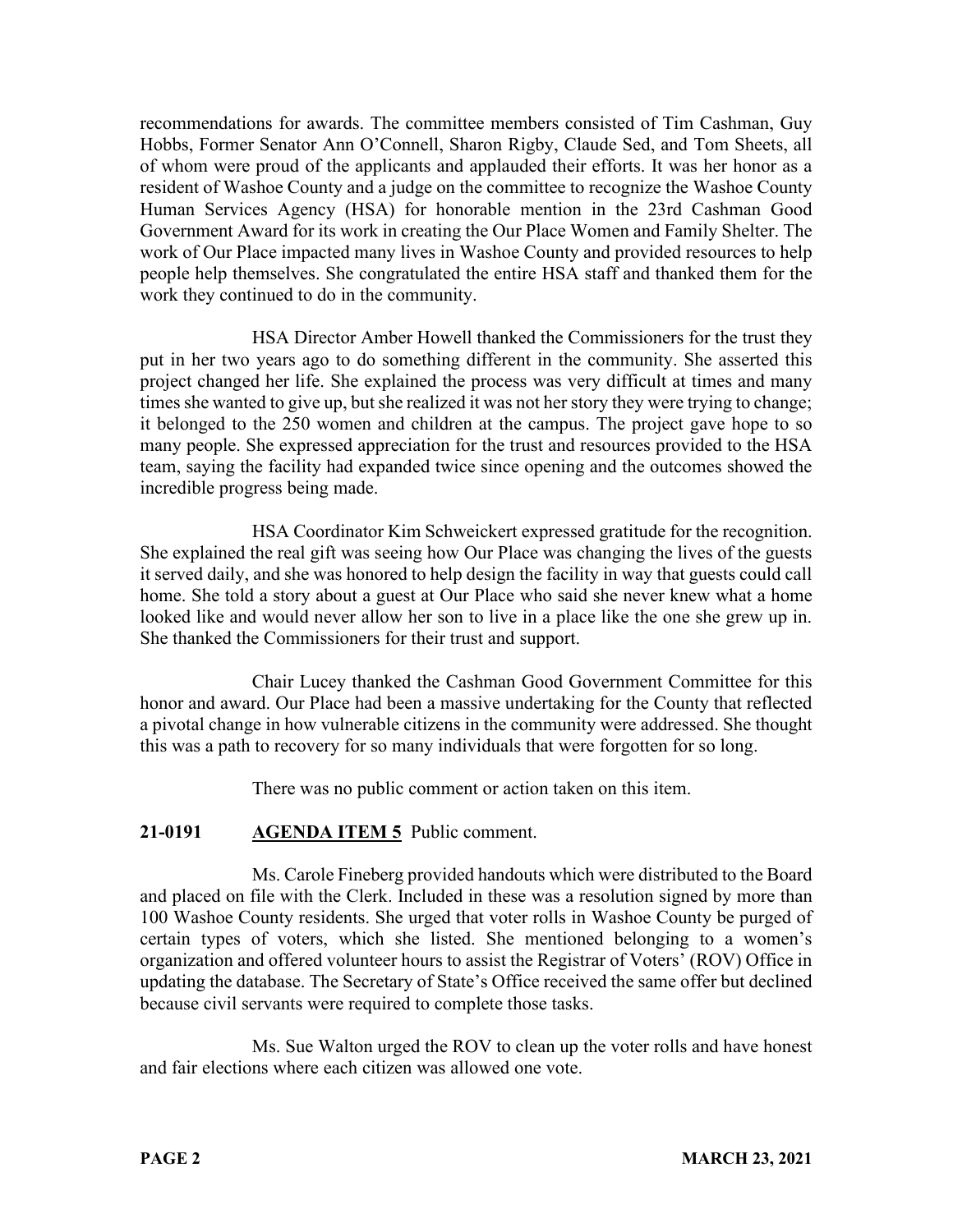Ms. Susan McMurray expressed concern about fair elections and undeliverable ballots. She urged the Board to direct the ROV to clean up voter rolls. She spoke about her previous bouts with cancer and feared her chances of dying from cancer were higher than dying from COVID-19 (C19). She opined C19 rates were low and wanted businesses to be reopened.

Ms. Cindy Martinez expressed concern about the Board not doing the right thing with C19 and wanted a resolution declaring an end to the public health emergency placed on an agenda. She supported the cleanup of the election rolls.

Ms. Ann Sweder asked for an item ending the public health emergency to be placed on an agenda. She expressed concern about the economic impacts the emergency had created, and she wanted it to stop.

Mr. Karl Sweder wanted a discussion and resolution to remove Washoe County from the state of emergency directive. He opined the directive clearly violated the public's constitutional rights. He asked the Board to reopen Washoe County as other counties had.

Ms. Jan Hilton asked the Board to have the voter roll cleaned up to reflect correct information in the electronic registration information center (ERIC), used by 30 states and Washington D.C. to improve the accuracy of voter rolls. She wanted the Board to investigate using software that could be audited. She expressed concern about the policies and procedures enacted since C19, which she thought affected the transparency of elections. She wanted the County to fix the issues so voters could regain confidence in the elections.

Ms. Susan Howell expressed frustration that vaccines were being pushed to prevent C19 instead of other ways to stop the virus such as losing weight, taking vitamins, and getting sunshine. She said death rates were the same every year from 2017 through 2020 and opined political propaganda was occurring. She wanted the Board to do what they were hired by the people to do.

Ms. Nicol Herris read the mission statement of Washoe County. She expressed concern about election fairness and said citizens were concerned regardless of political affiliation. She thought an ad hoc citizen commission was needed for accountability, and a Commission District could be formed based on the districts with that Commissioner reporting to their constituents. She recommended the use of thumbprint verification to identify voters.

Ms. Janet Butcher expressed frustration about the voting system software, adding an auditable system would be better for accuracy. She asserted wearing a mask was unhealthy and she was tired of wearing them. She spoke about price gauging in downtown Reno and wondered whether anyone noticed.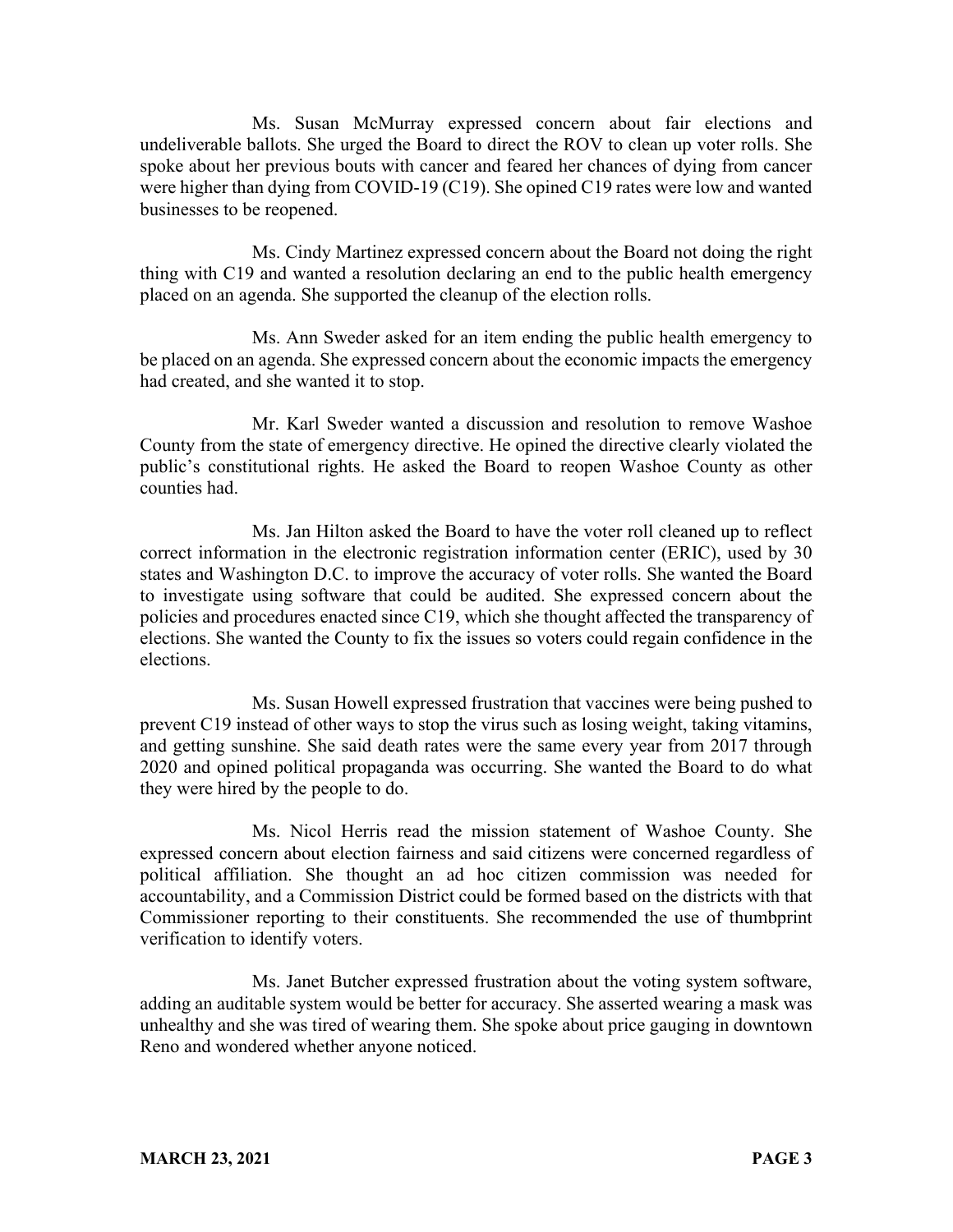Ms. Lynn Gillespie agreed with the statements made by Ms. Fineberg and Ms. Herris.

Ms. Rebecca Degn expressed concern that the behavior of Reno's leadership was becoming similar to that of southern California.

Ms. Kathy Vineyard spoke about the previous election and said there were simple things that could fix the issues. She expressed concern about the chain of command for ballot submission and counting. She wanted the ROV to secure better software and a process to positively identify voters. She opined citizens had lost faith in the elections.

Ms. Patricia Toone expressed frustration about being required to wear a mask in the building when she had an exemption from Governor Steve Sisolak to not wear one. She spoke about citizens' concerns related to the Governor's directives for lockdowns and wanted the Board to represent the people by taking action to ease restrictions.

Mr. Anthony Gazzigli was not present when called to speak.

Mr. George Lee spoke about issues related to inaccurate voter rolls and areas with more registered voters than actual residents. According to an investigation in New York, 61 out of 63 attempts to fraudulently vote were successful, making him believe it was easy to exploit a voting system. He believed the ROV in northern Nevada did a better job having a fair election that the ROV in southern Nevada.

Ms. Darla Lee spoke about Assembly Bill (AB) 4, which passed in August 2020 and significantly changed election rules only a few months before the 2020 election. AB321 of the current legislative session would codify the errors in AB4. She expressed concern about the rules for mail-in ballots and thought citizens in Nevada were convinced it was not a fair election. She opined a better system to positively identify voters was necessary.

Ms. Katherine Snedigar turned in a handout, copies of which were provided to the Board and placed on file with the Clerk. She expressed concern about mask mandates and who they applied to, opining she should not be forced to wear a mask. She spoke about the documents provided to the Board which she filed with the Community Development Department on February 18, 2020, asserting the County had no authority over her private property.

Ms. Debra Yates expressed concern about the fraud that occurred during the last election. She joined the Election Integrity Project and worked with the group to follow up on the incidents of concern, collecting more than 100 sworn testimonies of errors. She asserted investigations took place and it was determined some people had never lived at their registered addresses and others had not lived there in many years. She asked the Board to direct staff to clean up the voter rolls.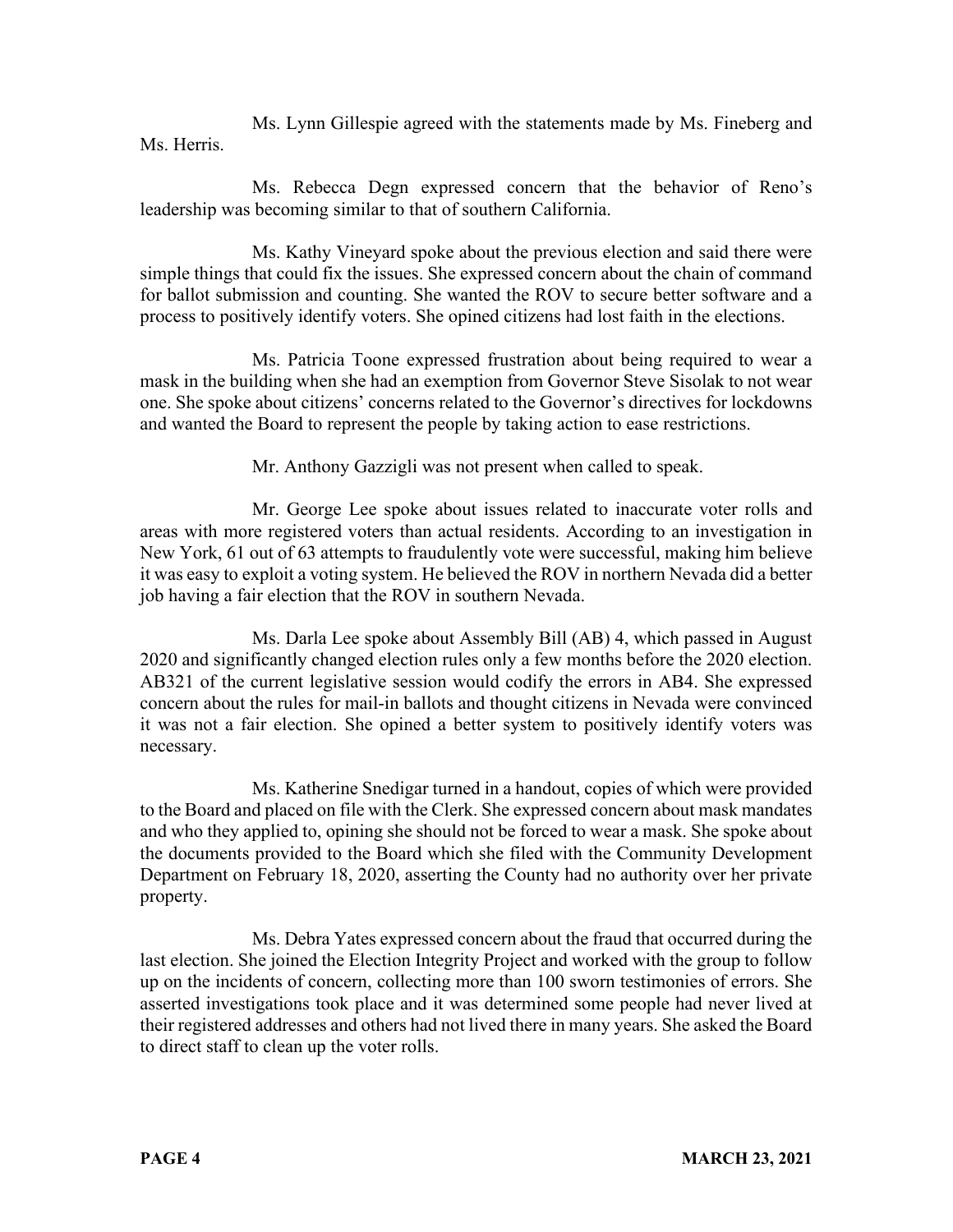Ms. Vicki Carlson agreed with the statements made by Ms. Fineberg and Ms. Herris. She wanted the public emergency to be declared over and staff to clean up the voter registration rolls.

Mr. James Benthin provided handouts that were distributed to the Board and placed on file with the Clerk. He spoke about the handouts, which discussed incorrect voter roll information being provided to the federal government. He opined thumbprint identification would provide accountability. He said voter confidence was down and he wanted the issues resolved.

Ms. Patricia Morris spoke about the previous election creating a lack of voter confidence. She wanted the voter registration rolls to be cleaned up so the information was valid, and asked for paper and electronic votes to be audited.

Ms. Yolanda Knaak said she made calls for a candidate in October and spoke to a man who received two ballots to vote in Nevada, but he did not live in Nevada. She expressed concern about this issue and wanted it fixed.

Mr. Doug Jalen echoed the comments of previous speakers, adding voter integrity was important and the voter rolls needed to be cleaned up by the ROV. He opined people who voted illegally should be punished by law.

Mr. Ray Carlson expressed concern about incorrect voter rolls and thought the ROV should utilize free help from volunteers to clean up the information. He spoke about the restrictions to enter a federal building without proof of identification and wanted changes made to ensure people were positively identified before voting. He asserted the County needed to remove the mask mandate.

Via the Zoom app, Ms. Annemarie Grant noted the Sheriff's Office testified for the Assembly Committee on Government Affairs about the inevitability of asphyxiation deaths at the jail. She expressed disgust and said the issue needed to be addressed. She stated law enforcement did not understand that people on whom prone restraints were used would die when multiple grown men got on top of them. She added the legislative hearing allowed for Zoom participants to make public comment.

Mr. Jimmie J. Bratcher, via Zoom, spoke about changes the Governor would make effective May 1 regarding what was going to happen with the lockdown; he wanted to see a plan developed. He expressed concern that the short-term rental (STR) modifications would apply to the entire County, but he wanted to see that denied as rules were already in place for STRs.

Via the Zoom app, Mr. Nicholas St. Jon indicated he was one of the people who volunteered to assist in cleaning up the voter rolls. He asserted he was not supportive of the STR item because he thought it only involved a small group of people in Incline Village. He spoke about conventions and seminars starting again and opined people liked to stay at STRs rather than in hotels. He asked for a resolution making Washoe County a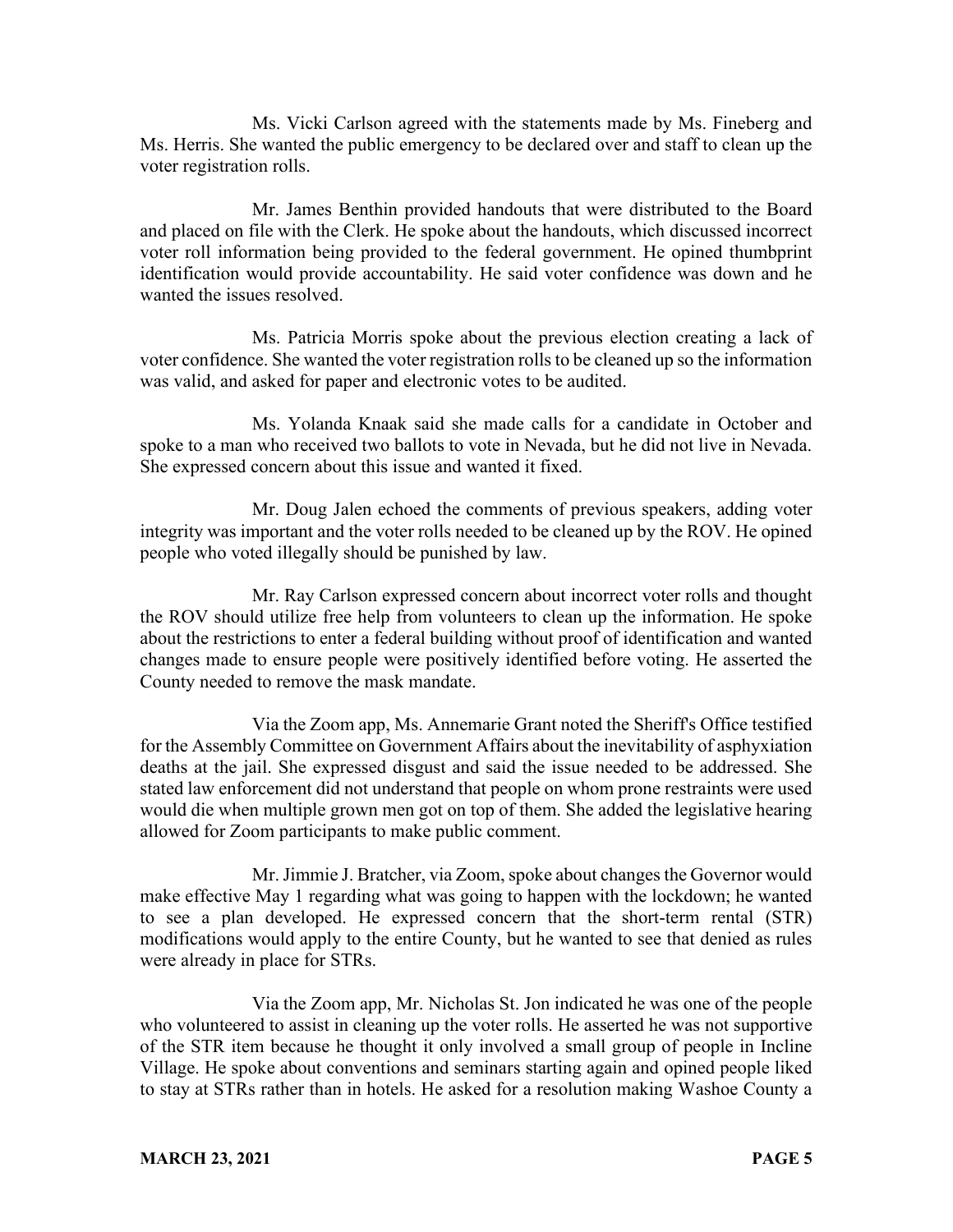Second Amendment County to be placed on the agenda. He requested a plan from the County to relax standards effective May 1.

Mr. Dan Purdy, via the Zoom app, wondered whether law enforcement officers received training on restraints and opined they should be required to take a minimum 30-day course on using restraints along with understanding how to work with the mentally disabled. He opined it was necessary for law enforcement to recognize signs of autism and know how to approach individuals.

Mr. Chris Toliver, via Zoom, expressed concern about purchasing a home in Incline Village without knowing if he could rent it out to help with the mortgage until he could retire. He asked the Board for its consideration.

# **21-0192 AGENDA ITEM 6** Announcements/Reports.

County Manager Eric Brown announced the public could go online to www.covid19washoevaccine.com for information about how to get vaccinated. He stated the 7-day rolling average for new COVID-19 (C19) cases had increased from a 5 percent infection rate to a 5.2 percent rate. He urged individuals to stay diligent, wear masks, practice social distancing, and avoid crowds. He noted Washoe County had vaccinated nearly 22 percent of residents, with 15 percent receiving the second dose. Governor Steve Sisolak recently announced additional age groups that could register to receive the vaccination. He said the number of vaccines needed to accommodate the increase in vaccinations had not arrived, and he asked the public to be patient. He explained the process to get registered for a vaccination appointment had caused some confusion. He noted pharmacies were beginning to administer vaccines more broadly to people 50 and older. He said the Health District was focusing on vaccination efforts for the essential worker categories, public safety and security, support and frontline workers, supply chain and logistics staff, and adults 65 and older.

Commissioner Hill said people who were looking for a job or to change careers could attend a virtual job fair on March 25. Registration would be open until noon on March 24 at www.nevadacareercenter.org/jobfair2021.

Vice Chair Hartung wanted to know when the Registrar of Voters (ROV) would be ready to talk about voter rolls. Mr. Brown indicated the ROV was planning to address the Board at the April 13 meeting. Vice Chair Hartung wanted staff to reach out to Ms. Fineberg because the County should never turn down an opportunity to have people volunteer.

Vice Chair Hartung asked about the process for removing large carcasses from roadways. He thought Regional Animal Services could partner with the Nevada Department of Transportation (NDOT) or the Nevada Department of Wildlife (NDOW) for an old piece of equipment to assist with carcass removal. He understood it could be an issue to get NDOT, NDOW, or the Washoe County Roads Department to remove carcasses.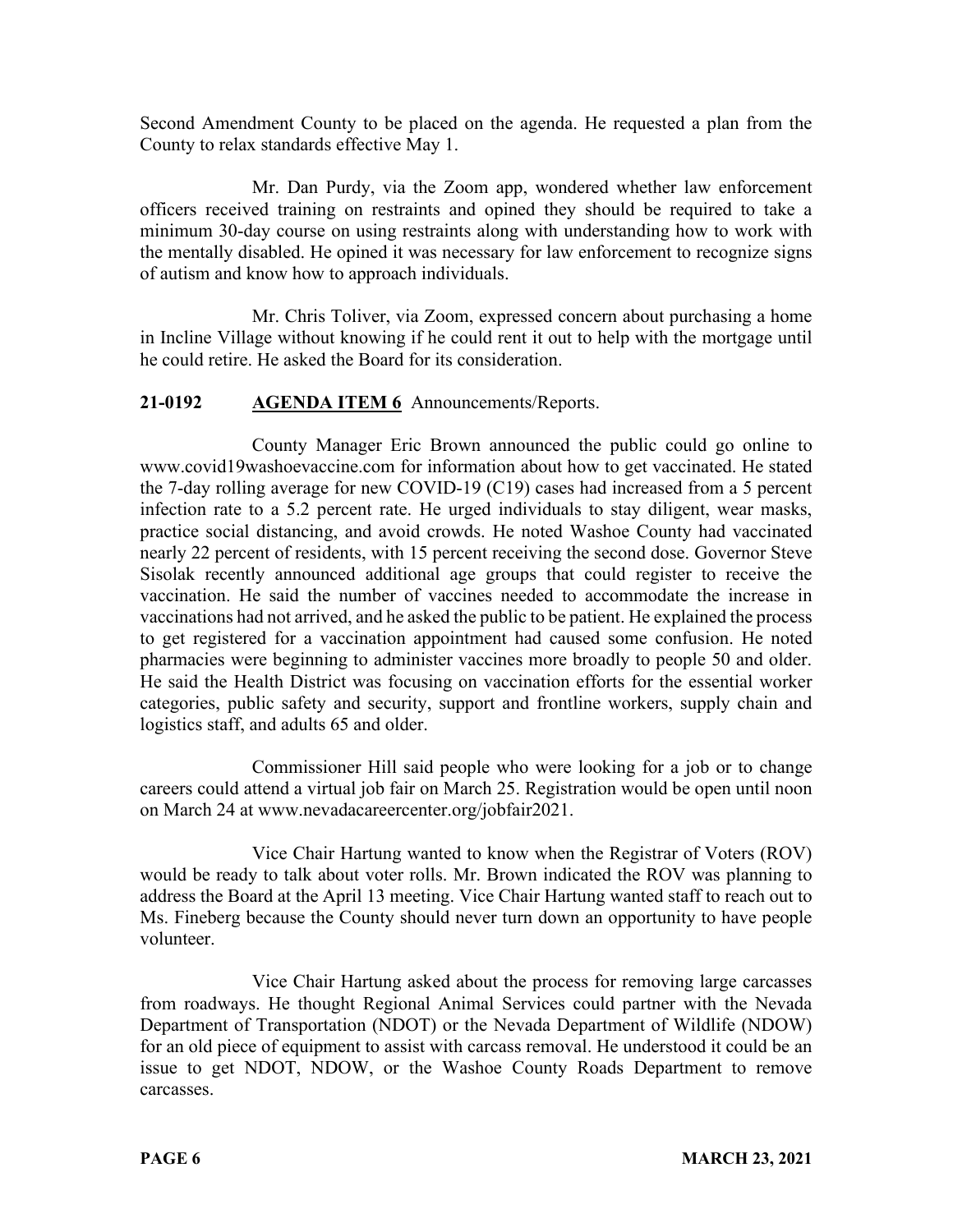Vice Chair Hartung stated he looked forward to hearing from staff about the process for Commissioners to request stop signs and speed bumps in neighborhoods.

Commissioner Herman thanked the people who came to the meeting to speak, and she was proud of the eloquent and patriotic commenters.

Chair Lucey said many individuals talked about a plan for reopening at a public meeting of the C19 Task Force. The County was currently working on a plan with regional stakeholders from restaurant, retail, casino, and large event industries throughout the community to address concerns that businesses might have, and the impact of authority being turned over to counties on May 1. He said that plan would be presented to the C19 Task Force on April 15.

Chair Lucey addressed public comment about C19 restrictions to wear masks, saying he shared the same concerns and frustrations about masks, social distancing, and the effects it had on the community. However, this was still an emergency that needed to be addressed. He felt the measures taken were effective and the County had done a phenomenal job providing vaccines for those who wanted them. He thought an adequate amount of testing had been done for people to make the choice about getting vaccinated. He reviewed the Centers for Disease Control and Prevention (CDC) recommendations and thought Washoe County would be within the five percent rate very soon. He noted staff was working with regional counties to ensure everyone was focused on the same goal. He felt the Governor would see there would no longer be a need to maintain the emergency directives and allow the counties the ability to do as they saw fit for residents if all regional counties were at or below the recommended infection rate. He thought significant changes would be made and hoped everyone would work together for all to feel safe.

Chair Lucey looked forward to the presentation from the ROV on April 13 and hoped they could utilize the volunteers who offered assistance.

Chair Lucey expressed interest in receiving clarification about the administrative hearing issues Ms. Katherine Snedigar brought up during public comment.

Chair Lucey recently spent time in Wyoming and Idaho and said there were many different ways the cities across those states were handling C19. He wanted to work with staff to address outreach and process options.

Vice Chair Hartung wanted to see what Arizona was doing for C19 as his sister had mentioned to him their approach seemed to be effective. He thought simple solutions were easy to follow. He asserted people did not need to go to places they did not feel safe.

Chair Lucey thought C19 restrictions should be supported by data including transmission rate, hospitalization rate, and hospital staffing levels. C19 did not end at the Washoe County line; there was a need to be respectful of neighbors and continue to work with surrounding counties to ensure a cohesive approach going forward.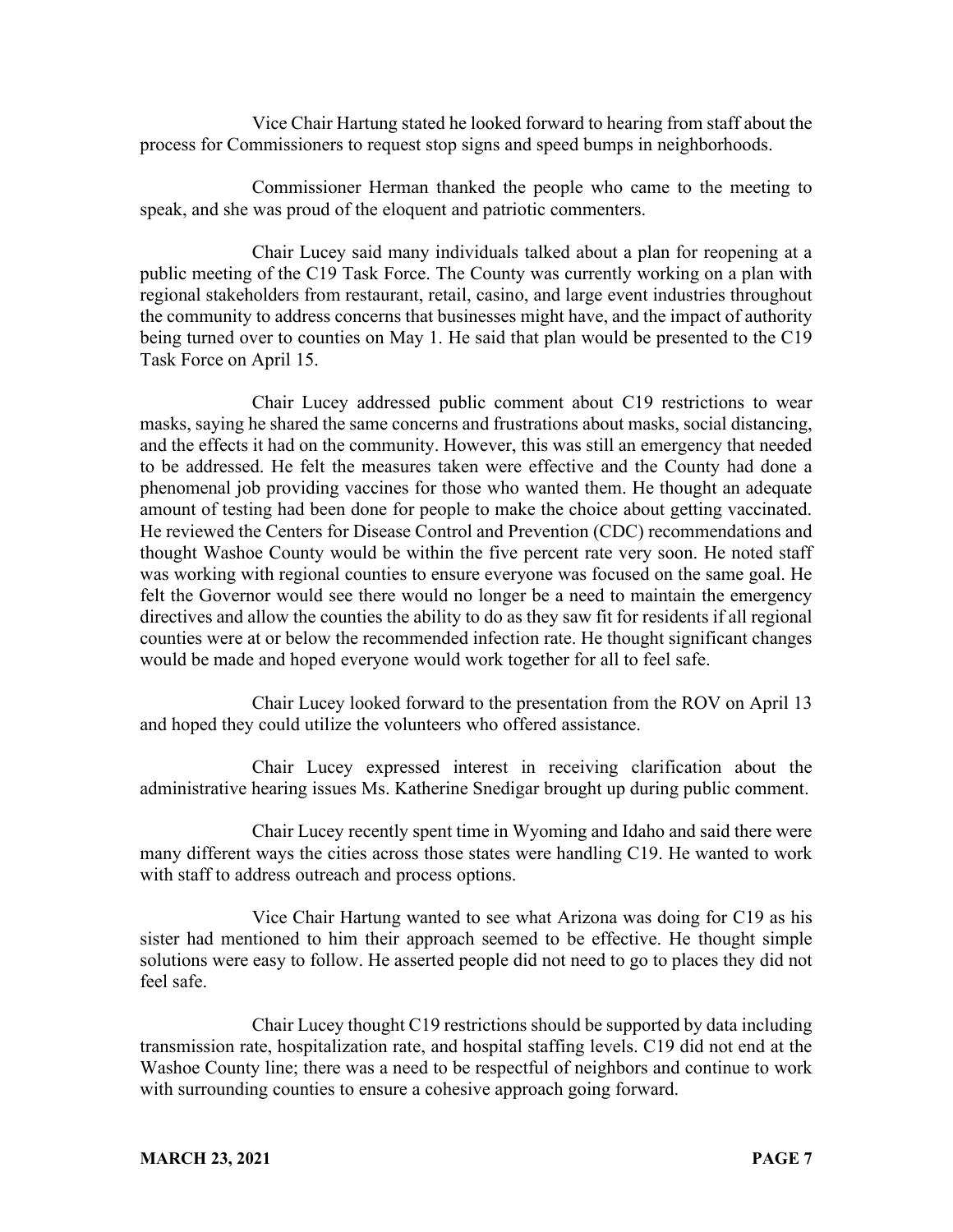**21-0193 AGENDA ITEM 7** Appearance by Washoe County Sheriff's Office Chief Deputy, Jeff Clark to provide a presentation and update on FY 20-21 Second Quarter Status Report for the Washoe County Regional Detention Facility to include security of the jail, conditions of confinement, staffing and medical care of inmates housed at the Washoe County Sheriff's Office; acknowledge receipt of Report. Sheriff. (All Commission Districts.)

Chief Deputy Jeff Clark thanked the Commissioners for their recent visit to the Washoe County Jail. He hoped his presentations would keep the community more informed of the conditions at the facility and the welfare of the inmate population.

Chief Deputy Clark conducted a PowerPoint presentation and reviewed slides with the following titles: Welfare of the Inmates; Welfare of Inmates COVID-19 Update (2 slides); Washoe County Detention Facility COVID-19 Update; Welfare of the Inmates; NaphCare Medical Data (2 slides); Welfare of the Inmates – Medical; FY 20/21 2nd Quarter Average Daily Population; FY 20/21 2nd Quarter/Bookings; FY 20/21 2nd Quarter Average Length of Stay; FY 20/21 2nd Quarter Jail Data; FY 20/21 2nd Quarter DSU Stats; and Washoe County Detention Facility Food Services Division (3 slides).

Chair Lucey thanked Chief Deputy Clark for the update.

Commissioner Hill thanked the Chief Deputy and said she felt the passion he shared for taking care of the inmate population. She enjoyed the tour of the jail. She thought the referrals Chief Deputy Clark was doing were cutting edge and supported the decrease in recidivism. She thought this item was important as it provided the community with an update about what the County was doing to keep people safe.

Chief Deputy Clark said the majority of people in jail were neighbors, family members, and friends who had made a mistake. The ones who were in for lengthy periods of time were a risk to community, which was why the jail was there. He indicated Sheriff Darin Balaam's goal was to ensure people were treated with respect and dignity while they were in jail and educated about available services.

Commissioner Hill said she spoke to the female population at the jail and they conveyed they were well cared for and appreciated the relationships with the deputies.

Commissioner Jung reminded the public that most of the people who were incarcerated had not gone to trial yet and were innocent until proven guilty. The idea that the jail needed to be a punishing place was completely wrong for the majority of the people there. The burden was on the government to prove them guilty. She said a recent finding through NaphCare was that most inmates had major nutrition deficiencies, so creative chefs had tried to do things to improve inmate behavior and mental states. She was proud of the work done at the detention facility and thought the improvements made should be submitted for awards. She expressed appreciation that Sheriff Balaam had been at the forefront of the movement to treat inmates better.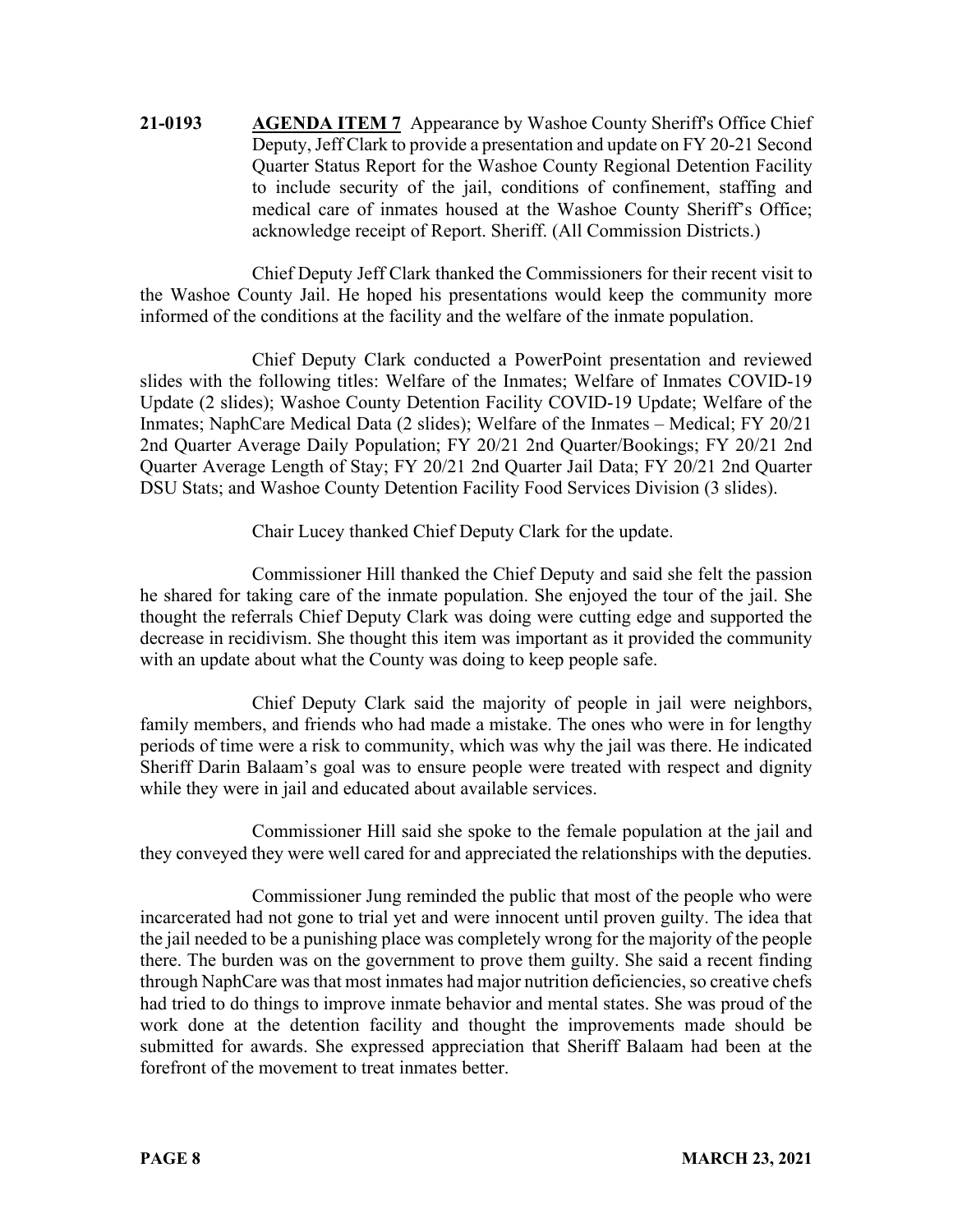Chair Lucey said Chief Deputy's promotion from Lieutenant showed how committed he was to the detention center and ensuring people were treated well. Part of what staff learned during sensitivity training was to treat inmates well while they went through the court process. He said it was a difficult balance for individuals who were committed to law enforcement but also had to protect the civil rights of everyone, but he thought they did a great job. He thanked them for their hard work.

Vice Chair Hartung thanked Chief Deputy Clark for the presentation. He toured the jail many times and agreed food was important. He said it was called a detention center and not a retention center for a reason: they wanted to get people moved out as quickly as possible. He commended Sheriff Balaam and his executive staff for understanding how difficult it was to run a detention facility. He wanted a conversation this year about how things could change in the future and about a different regional approach.

Commissioner Herman thanked Chief Deputy Clark for the excellent report and the good work.

On the call for public comment, via the Zoom app, Ms. Annemarie Grant opined extensive isolation was detrimental to inmates, and they had longer processing times due to court delays. She encouraged people to do an internet search for NaphCare lawsuits and check out the documentary *Sick Inside*. She expressed concern that campaign contributions to Sheriff Balaam from NaphCare were enough to sway his decision to retain them as the medical services provider.

On motion by Vice Chair Hartung, seconded by Commissioner Hill, which motion duly carried on a 5-0 vote, it was ordered that Agenda Item 7 be accepted.

# **PROCLAMATIONS**

**21-0194 8A** Proclaim March 31, 2021 as César Chávez Day.

Commissioner Jung thanked Mr. Andrew Barbano for his years of service and read the Proclamation to him.

Mr. Barbano, via the Zoom app, thanked Commissioner Jung for the Proclamation. He referenced two portraits behind him: Don Quixote de la Mancha by Picasso and César Chávez. He spoke about Ms. Dolores Feemster, a matriarch of the National Association for the Advancement of Colored People. He reminisced about Ms. Feemster's tenure, which including her role as a counselor at Proctor Hug High School for 37 years. He recalled a statement Ms. Feemster made to him about emotional situations, softening her voice when others raised theirs. The County Commissioners, especially Vice Chair Hartung, had received heat from him in the past year regarding the Regional Transportation Commission. He noted a virtual event would be held the following Wednesday, César Chávez's 94th birthday, at Truckee Meadows Community College where he and other individuals would speak to students. He said the event was public and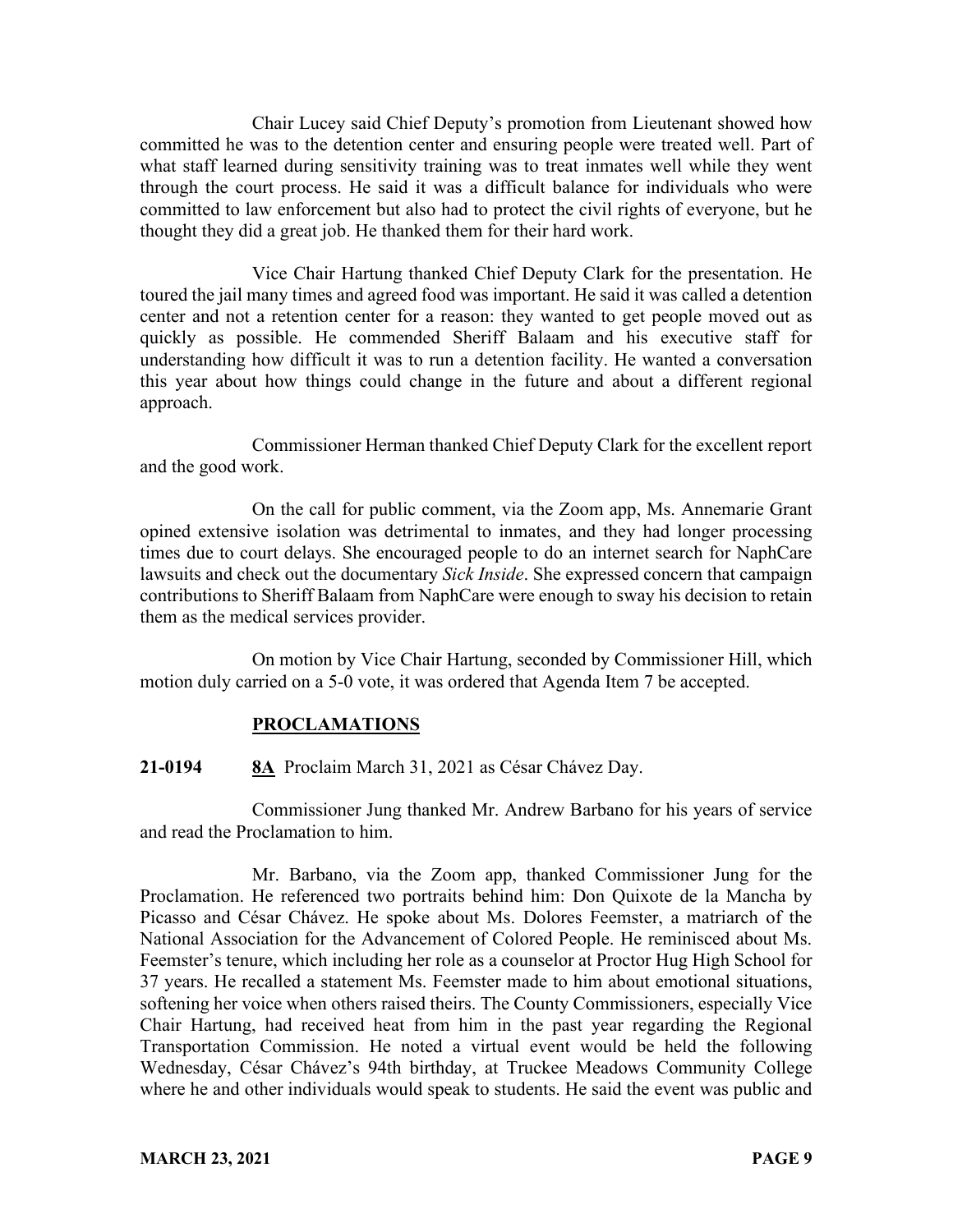people could participate via Zoom. He mentioned an upcoming column in the *Sparks Tribune* about the RTC bus system which invoked César Chávez's activism. He spoke about changes to the California Farmer Laborer Act passed in the 1970s that allowed union organizers to talk to workers in the fields about their working conditions. He mentioned people who spoke during public comment wore masks and wondered how many people who traveled to the meeting by RTC bus wore a mask or not. He asserted C19 safety had become a political issue. He urged people to talk to the teamster union and find out bus drivers' opinions about conditions on the buses.

Commissioner Jung requested Mr. Barbano continue his comments during public comment to save time.

## **21-0195 8B** Proclaim April National Donate Life Month.

Vice Chair Hartung spoke about a donor experience that occurred in his immediate family. He read the Proclamation and presented it to Monica Myles, Community Development Manager for the Nevada Donor Network (NDN), and Justin Norton, Operations Manager for the Medical Examiner's (ME's) Office.

Ms. Myles thanked Vice Chair Hartung for the Proclamation. She thanked Mr. Norton and the staff at the ME's Office for their partnership, which allowed the NDN to honor the wishes of more registered donors and families than ever before. She expressed appreciation for the efforts of the ME's Office and Washoe County in educating the community about the importance of organ and tissue donation. She encouraged everyone to register at www.registerme.org or www.nvdonor.org\washoecounty to get on the national donor list.

Mr. Norton said the partnership with the NDN started four years ago and, in that time, the ME's Office made thousands of referrals for people who died in the jurisdiction, of which hundreds had been able to donate tissue. Those people would not have been able to make donations otherwise. He explained these were people dying outside of a hospital setting who were not able to get a quick turnaround. The partnership with the NDN saved and changed thousands of lives in the area. He asserted calling this a success was a great understatement. He thanked the NDN for being phenomenal partners and the Board of County Commissioners for being supportive in the process and providing the freedom to execute the agreement. He thanked ME's Office staff and acknowledged 2020 was a rough year for everyone. His group worked 24/7 in one of the most difficult fields and they worked hard to ensure the partnership moved forward because they believed in donating lives.

Chair Lucey thanked Mr. Norton. He acknowledged the wonderful relationship with the NDN and said it was not only important for donors, but for those receiving donations. The process was so unique, and Washoe County had been recognized nationally. He thought it was important to put on record the impact of the work the ME's Office and the Medical Examiner had done.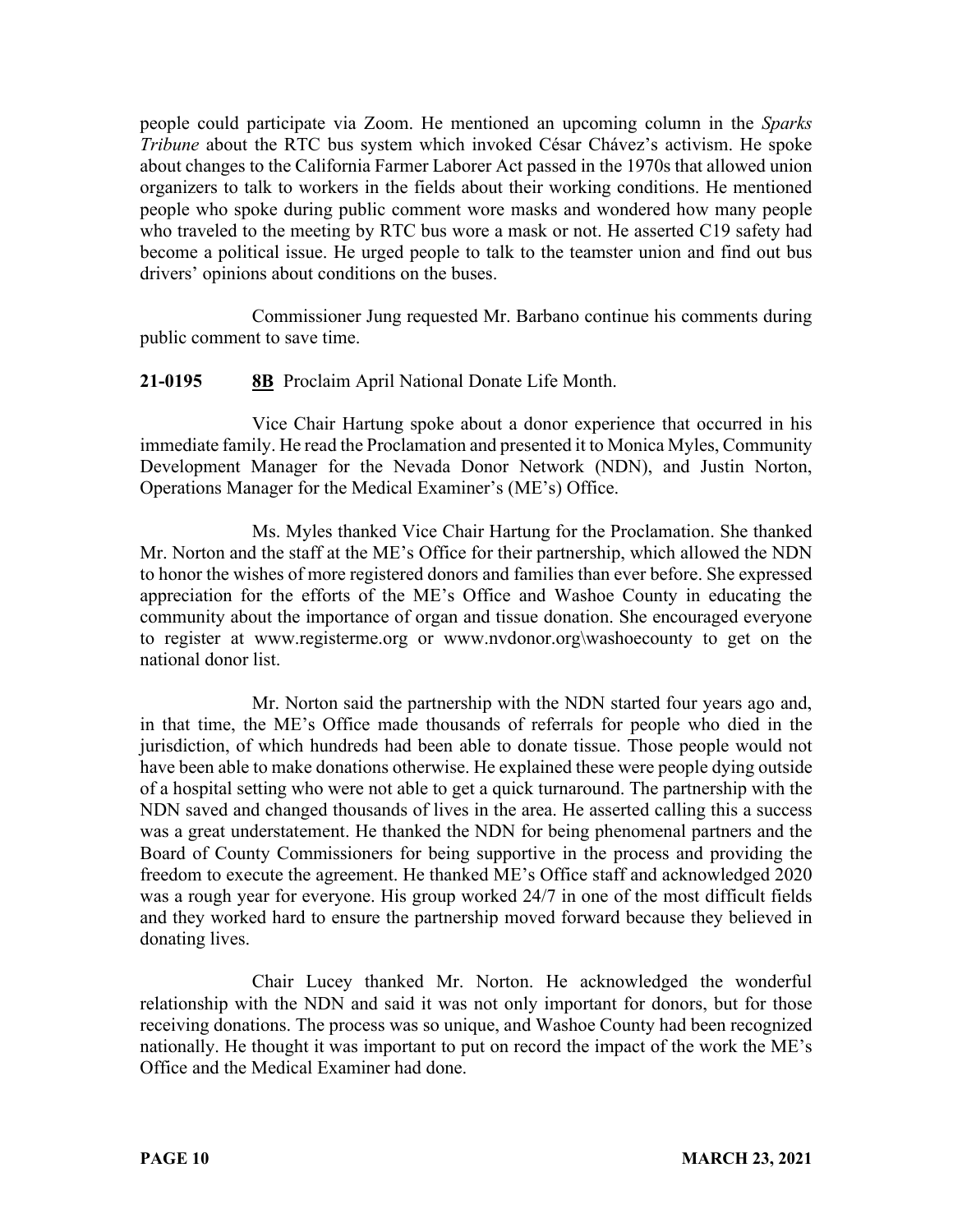David Estorga, Northern Nevada Supervisor for the NDN, thanked the Board and County Manager Eric Brown for the Proclamation honoring Donate Life Month in Washoe County. He told a story about having a one-week-old son that needed a heart transplant, happily announcing that his son was now seven months old and doing well. He was proud to be a donor recipient dad. He expressed appreciation for the support from the County. He mentioned Ms. Myles sent out sympathy cards and added a more personal touch to donor families. He hoped the Board would visit the opening of their expanded office later in the year.

**21-0196 8C** Proclaim the week of April 4-10, 2021 as National Library Week.

Commissioner Hill read the Proclamation.

Via the Zoom app, Emily Reed, Assistant Court Administrator for the 2nd Judicial Justice Court, thanked the Board for the warm welcome. The Washoe County Law Library (WCLL) was one of three teams she oversaw, and she was very proud of her team. She expressed appreciation for the Proclamation recognizing the importance of all libraries, including law libraries. She explained the WCLL provided access to legal materials and information to all members of the community. She noted the support of the Board of County Commissioners, the WCLL Board of Trustees, and County judges gave them the opportunity to grow the virtual and digital offerings over the past year. She said the Lawyer in the Library program was still available via the Zoom app, which worked out better than they expected. She encouraged people to reach out to them for more information.

Chair Lucey thanked Ms. Reed for her work with the WCLL and all they offered to the community. He expressed appreciation to Ms. Reed for accepting the Proclamation and noted Library Week was important as it highlighted all the services they provided. He said this was an institution for the community, not only as a place to inquire and gather knowledge through books and different forms of media, but one which allowed people to come together.

# **12:29 p.m. Commissioner Jung' was disconnected from the meeting at some point between Agenda Item 8A and this vote.**

There was no response to the call for public comment.

On motion by Vice Chair Hartung, seconded by Commissioner Herman, which motion duly carried on a 4-0 vote with Commissioner Jung absent, it was ordered that Agenda Items 8A through 8C be approved.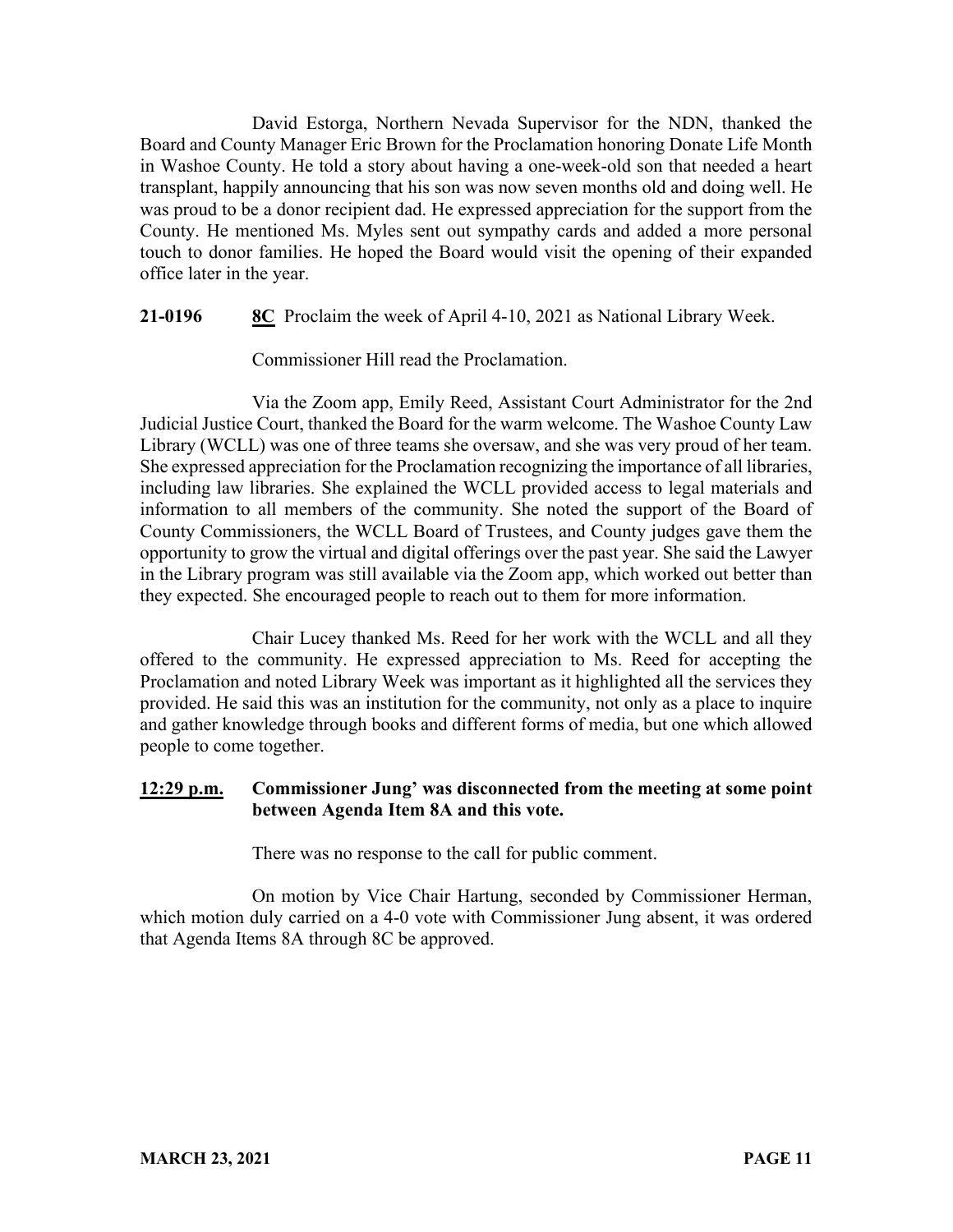## **DONATIONS**

- **21-0197 9A** Recommendation to accept donations to Washoe County Regional Animal Services in the amount of [\$15,230.00] retroactive for the period October 1, through December 31, 2020, to be used for the humane care and treatment of sick and/or injured, stray, abandoned or at-risk animals; express appreciation for these thoughtful contributions; and direct the Comptroller's Office to make the necessary budget amendments. Animal Services. (All Commission Districts.)
- **21-0198 9B** Recommendation to accept one-time appreciation gift donations [estimated value of \$1,175.00] from private citizens to the Washoe County Sheriff's Office. Sheriff. (All Commission Districts.)

There was no response to the call for public comment.

On motion by Vice Chair Hartung, seconded by Commissioner Hill, which motion duly carried on a 4-0 vote with Commissioner Jung absent, it was ordered that Agenda Items 9A and 9B be accepted.

## **CONSENT AGENDA ITEMS** – **10A1 THROUGH 10H**

- **21-0199 10A1** Approval of minutes for the Board of County Commissioners' regular meetings of February 9, 2021, February 16, 2021, and February 23, 2021. Clerk. (All Commission Districts.)
- **21-0200 10A2** Acknowledge the communications and reports received by the Clerk on behalf of the Board of County Commissioners, including the following categories: Monthly Statements/Reports. Clerk. (All Commission Districts.)
- **21-0201 10B** Recommendation to 1) approve roll change requests, pursuant to NRS 361.765 and/or NRS 361.768, for errors discovered on the 2019/2020 and 2020/2021 secured and unsecured tax rolls 2) authorize Chair to execute the changes described in Exhibits A and B and 3) direct the Washoe County Treasurer to correct the error(s). [cumulative amount of decrease to all taxing entities \$324.46]. Assessor. (Commission Districts 1, 3, 5.)
- **21-0202 10C1** Recommendation to award a bid and approve the Agreement to the lowest responsive, responsible bidder for the 2021/2022 Encroachment/Excavation Repair Project for Incline Village to perform street cut pavement repairs as needed in Incline Village pursuant to Washoe County's Street Cut Ordinance at WCC 85.058, et. seq., [staff recommends West Coast Paving, in the amount of \$118,000.00]. Community Services.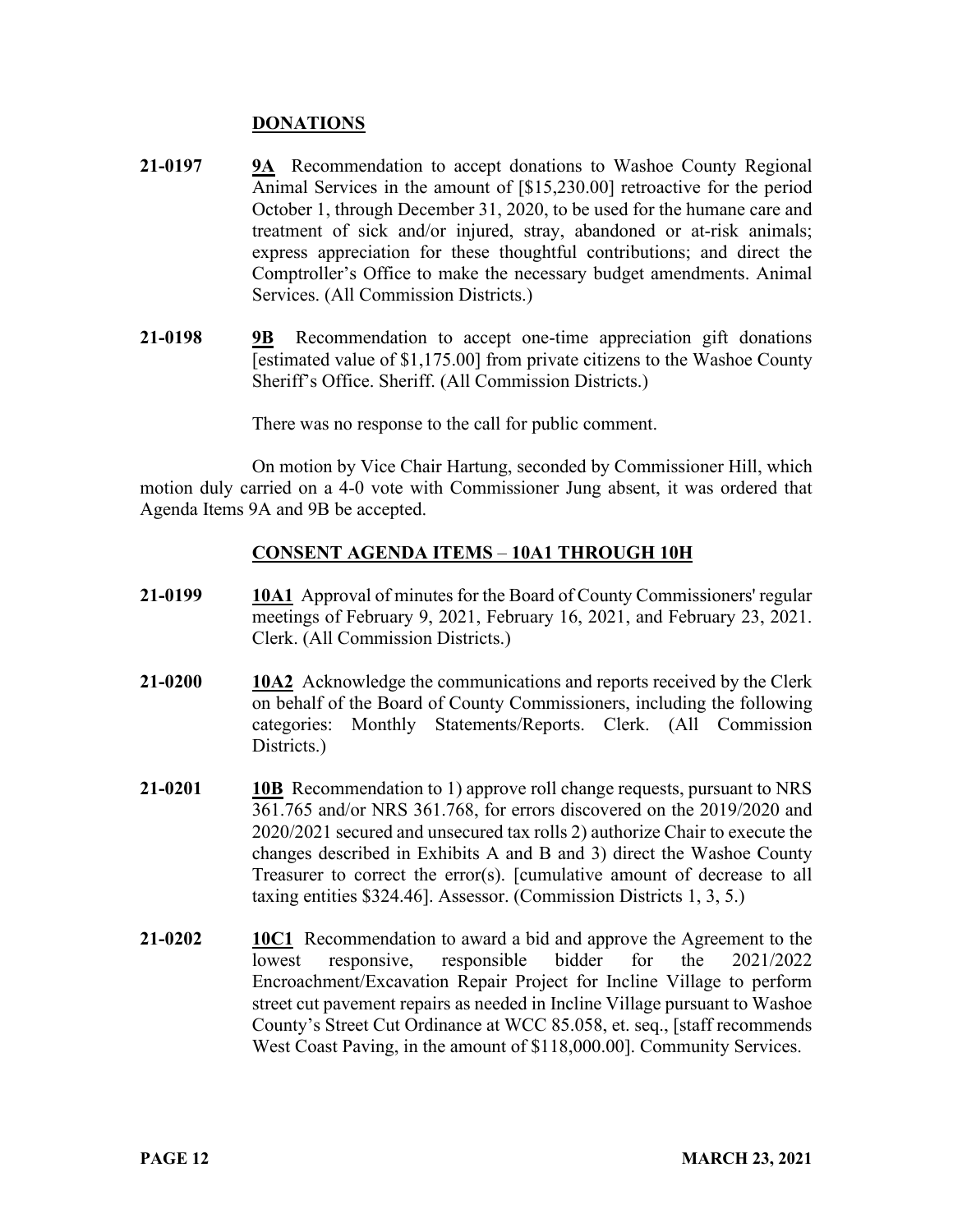- **21-0203 10C2** Recommendation to approve a construction change order exceeding 5% or \$25,000 to Sullivan Structures in the amount of [\$84,404.00 for the District Court, 75 Court St. COVID Court Room]. Community Services. (Commission District 3.)
- **21-0204 10D** Recommendation to abolish two vacant, part-time, non-benefited Court Master positions to fund the reclassification and pay rate change of six District Court Clerk positions to District Court Clerk Trainer positions, effective 03-23-2021and approve the new classification and salary band of those reclassifications; and authorize Human Resources to make the necessary changes. Net Impact [\$-0-]. District Court. (All Commission Districts.)
- **21-0205 10E** Recommendation to accept a private grant from the Non-Profit Organization Water In Motion, in the amount of [\$5,000; no County match] retroactive from February 16, 2021 with no expiration date to assist clients with water and sewer bill needs; and direct the Comptroller's Office to make the necessary budget amendments. Human Services Agency.
- **21-0206 10F1** Recommendation to approve Commission District Special Fund disbursement in the amount of [\$20,000] for Fiscal Year 2020-2021; District 1 Commissioner Alexis Hill recommends a [\$5,000] grant to the Downtown Reno Partnership through their fiscal agent the Community Foundation of Western Nevada for a Bigbelly trash receptacle along Virginia Street, a [\$5,000] grant to Nevada Tahoe Conservation District to implement conservation-related projects in Washoe County/Lake Tahoe, a [\$5,000] grant to The Reno Initiative for Shelter and Equality (RISE) to support the Living Room community living program, and a [\$5,000] grant to Tahoe Prosperity Center to support AlertTahoe, Connected Tahoe, Measuring for Prosperity, Tahoe Workforce Housing, and Tahoe Economic Resiliency and Recovery Plan; approve Resolutions necessary for same; and direct the Comptroller's Office to make the necessary disbursement of funds. Manager. (Commission District 1.)
- **21-0207 10F2** Recommendation to approve a FFY20 Homeland Security Grant Program (HSGP) Award stating that the State of Nevada, Division of Emergency Management (NDEM) is awarding [\$92,000.00, no County match required] retroactive from October 1, 2020 through September 30, 2022; If approved, authorize the County Manager or his designee to sign the grant award documents; if grant funding is reduced or eliminated, the positions hours will be reduced and/or the position abolished accordingly unless additional funding is secured; and direct the Comptroller's Office to make the necessary budget amendments. Manager's Office. (All Commission Districts.)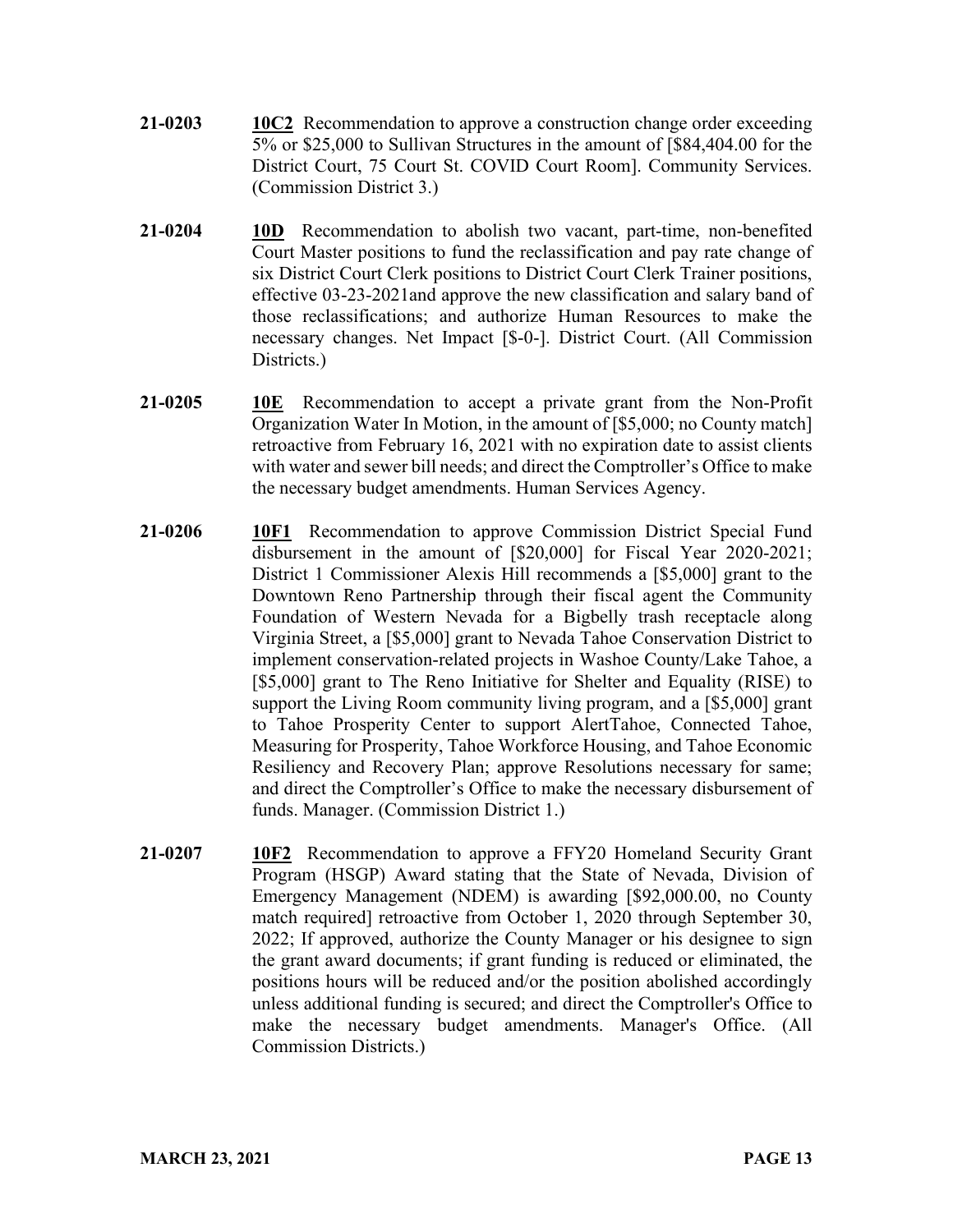- **21-0208 10G1** Recommendation to acknowledge Receipt of Status Report of Commissary Fund set up per NRS 211.360 to be utilized for the welfare and benefit of the inmates for items such as counseling, chaplaincy services, vocational training and certifications programs for inmate in the jail, submitted by the Washoe County Sheriff's Office Commissary Committee for Second Quarter for Fiscal Year 20/21. Sheriff. (All Commission Districts.)
- **21-0209 10G2** Recommendation to approve increase in hours from 30 to 40 per week for the vacant part-time, benefited Program Assistant (0.75 FTE, Position #70005844) to a full-time, benefited Program Assistant (1.00 FTE); and if approved direct Human Resources to make the necessary adjustments. Sheriff. (All Commission Districts.)
- **21-0210 10G3** Recommendation to approve Sheriff's Security Agreement between Incline Village Crystal Bay Visitor Bureau (IVCBVB) and the Washoe County Sheriff's Office to provide uniformed Deputy Sheriffs for security at events being held in Incline Village, Nevada for various functions for the retroactive period of March 1, 2021 through December 31, 2023; reimbursement by IVCBVB to the Sheriff's Office for all costs associated with such services as described in the Security Agreement, and direct Chair Lucey and Sheriff Balaam to sign the agreement. Sheriff. (Commission District 2.)
- **21-0211 10G4** Recommendation to approve the creation of a full-time equivalent (FTE) Mental Health Counselor for Washoe County Sheriff's Office effective April 1, 2021 with a fiscal impact of [\$31,250.00] for the time period of April 1, 2021 -June 30, 2021 pending JEC review and if approved; direct Human Resources to create 1.0 FTE Mental Health Counselor II position. Sheriff. (All Commission Districts.)
- **21-0212 10H** Recommendation to approve the purchase of two (2) L3Harris Symphony radio dispatch consoles as recommended by the 911 Emergency Response Advisory Committee on March 18, 2021, in an amount not to exceed [\$120,725]. Technology Services. (All Commission Districts.)

There was no response to the call for public comment on the Consent Agenda Items listed above.

On motion by Commissioner Hill, seconded by Vice Chair Hartung, which motion duly carried on a 4-0 vote with Commissioner Jung absent, it was ordered that Consent Agenda Items 10A1 through 10H be approved. Any and all Resolutions or Interlocal Agreements pertinent to Consent Agenda Items 10A1 through 10H are attached hereto and made a part of the minutes thereof.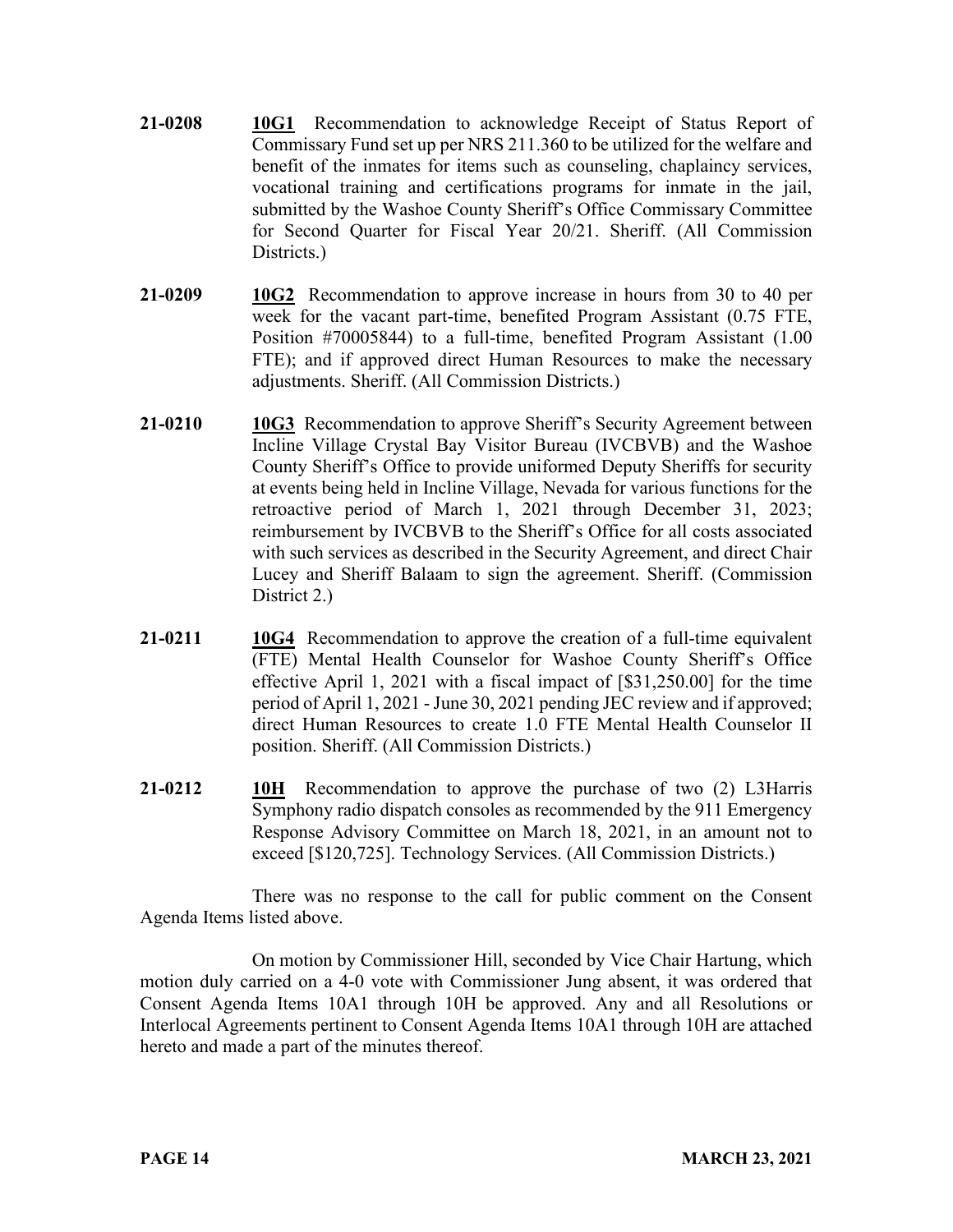## **BLOCK VOTE – 11, 13, 15, 16, and 18**

**21-0213 AGENDA ITEM 11** Recommendation to award a bid and approve the Agreement to the lowest responsive, responsible bidder for the 2021/2022 Encroachment/Excavation Repair Project for Truckee Meadows to perform street cut pavement repairs as needed in the Truckee Meadows pursuant to Washoe County's Street Cut Ordinance at WCC 85.058, et. seq., [staff recommends West Coast Paving, in the amount of \$231,000.00]. Community Services. (All Commission Districts.)

There was no response to the call for public comment.

On motion by Vice Chair Hartung, seconded by Commissioner Hill, which motion duly carried on a 4-0 vote with Commissioner Jung absent, it was ordered that Agenda Item 11 be awarded and approved.

**21-0214 AGENDA ITEM 13** Recommendation to approve an Interlocal Contract Between Public Agencies, Nevada Department of Health and Human Services Division of Health Care Financing and Policy and Washoe County, in total amount not to exceed [\$3,000,000.00] for the period July 1, 2021 through June 30, 2023 for the Disproportionate Share Program for certain indigent services. Human Services Agency. (All Commission Districts.)

There was no response to the call for public comment.

On motion by Vice Chair Hartung, seconded by Commissioner Hill, which motion duly carried on a 4-0 vote with Commissioner Jung absent, it was ordered that Agenda Item 13 be approved. The Interlocal Contract for same is attached hereto and made a part of the minutes thereof.

**21-0215 AGENDA ITEM 15** Recommendation to accept a FY21 Family First Prevention Services Act Transition subaward from the Nevada Department of Health and Human Services, Division of Child & Family Services (DCFS) in the amount of [\$231,525; no county match] retroactive from October 1, 2020 to September 30, 2021 to provide services that prevent entrance into the child welfare system as well as improve outcomes for children and families affected by trauma in the child welfare system; authorize the Director of the Human Services Agency to retroactively execute the grant award; and direct the Comptroller's Office to make the necessary budget amendments. Human Services Agency. (All Commission Districts.)

There was no response to the call for public comment.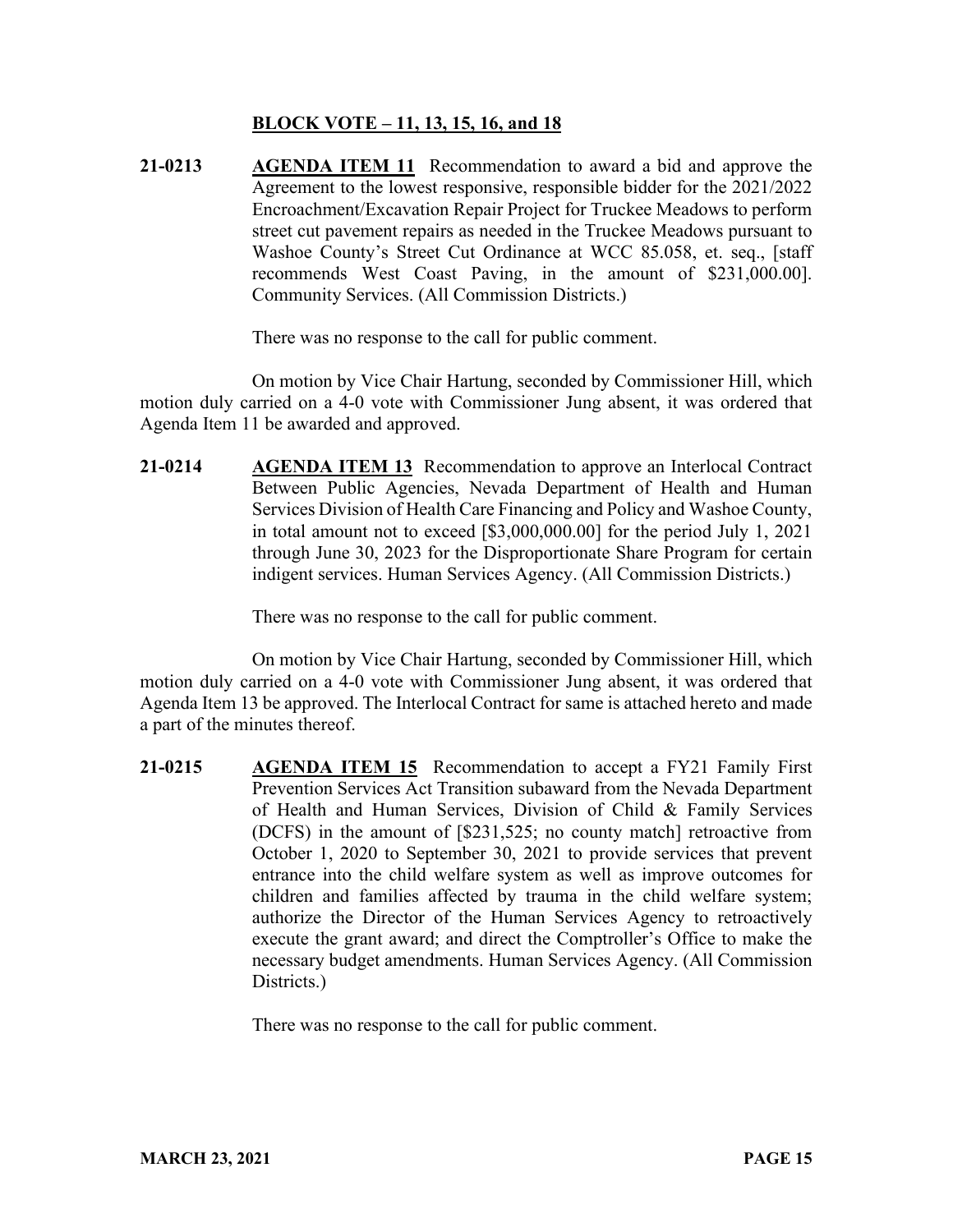On motion by Vice Chair Hartung, seconded by Commissioner Hill, which motion duly carried on a 4-0 vote with Commissioner Jung absent, it was ordered that Agenda Item 15 be accepted, authorized, and directed.

**21-0216 AGENDA ITEM 16** Recommendation to approve retroactive and future expenditures for purchases that have exceeded [\$100,000] in the aggregate to the contract awarded to American Comprehensive Counseling Services (awarded Informal Invitation to Bid (ITB) #3122-20) retroactive April 1, 2020 through March 31, 2021, and approve expenditures in excess of [ $$100,000$ ] in the aggregate on subsequent renewals should the need arise in any of the up to four (4) additional one (1) year periods permitted in the contract with the understanding all such expenses will remain within available adopted budget funding. If approved, all purchases remain subject to compliance and accordance with the provisions of the Local Government Purchasing Act. Human Services Agency. (All Commission Districts.)

There was no response to the call for public comment.

On motion by Vice Chair Hartung, seconded by Commissioner Hill, which motion duly carried on a 4-0 vote with Commissioner Jung absent, it was ordered that Agenda Item 16 be approved.

**21-0217 AGENDA ITEM 18** Recommendation to approve agreements between Washoe County and Carson City, Humboldt County, Lassen County, and Nye County for forensic pathology services provided by the Washoe County Regional Medical Examiner's Office for a period of up to three years effective retroactively on July 1, 2020. Regional Medical Examiner. (All Commission Districts.)

There was no response to the call for public comment.

On motion by Vice Chair Hartung, seconded by Commissioner Hill, which motion duly carried on a 4-0 vote with Commissioner Jung absent, it was ordered that Agenda Item 18 be approved. The Interlocal Contracts for same are attached hereto and made a part of the minutes thereof.

## **12:39 p.m. The Board recessed.**

## **1:35 p.m. The Board reconvened with Commissioner Jung absent.**

\* \* \* \* \* \* \* \* \* \* \*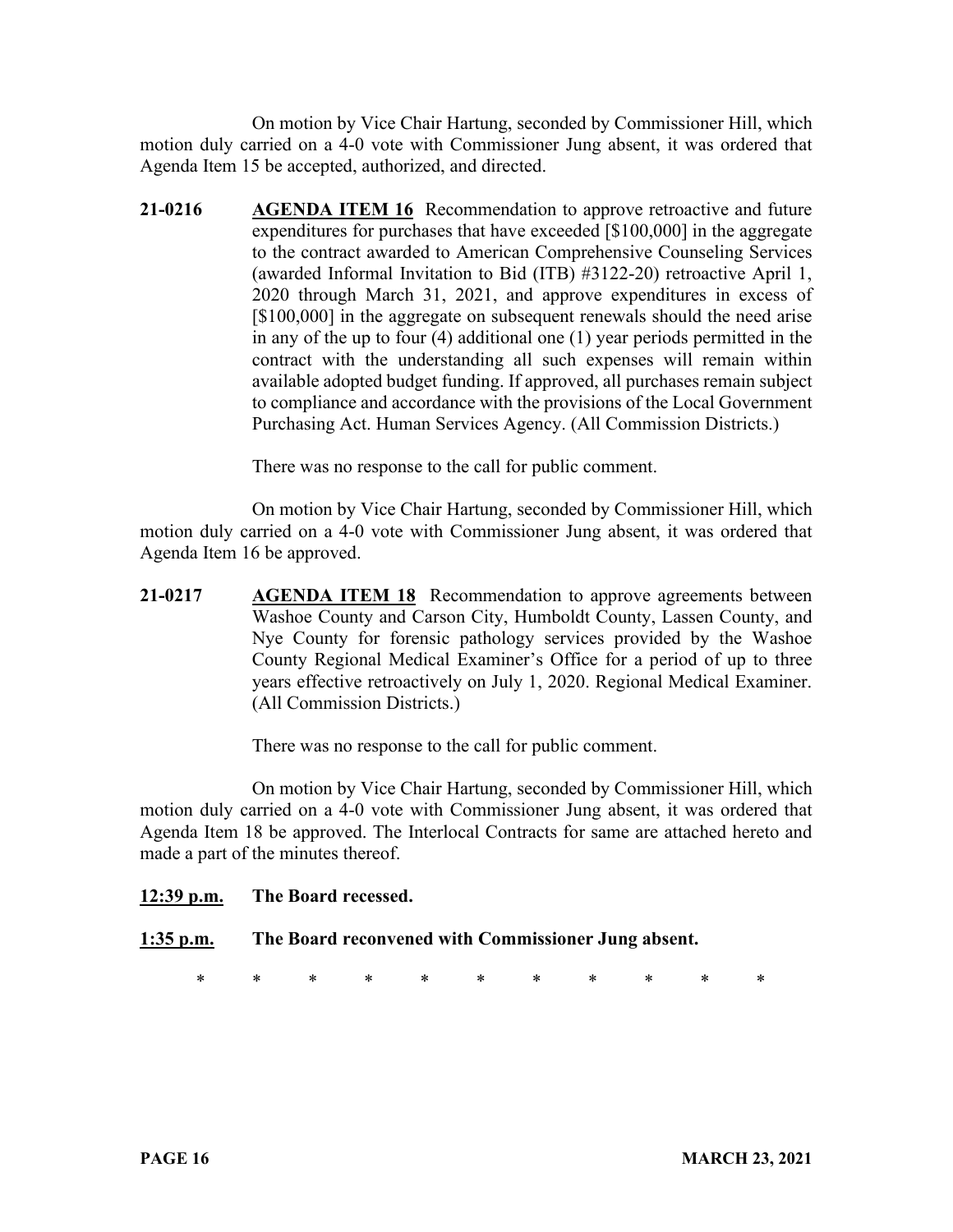**21-0218 AGENDA ITEM 14** Recommendation to: (1) approve Amendment #4 to the contract currently awarded to Reno Initiative for Shelter and Equality (RISE) (awarded Request for Proposal (RFP) #3130-20) for Facility Operator of Our Place Women and Family Shelter on the Our Place campus, which (a) authorizes an increase for hotel cost reimbursements in the amount up to [\$200,000] retroactive for the term of March 1, 2021 through June 30, 2021, (b) authorizes an increase in the amount of [\$60,000] for a total not to exceed [\$2,313,333] retroactive for the term of March 1, 2021 through June 30, 2021 to support additional RISE staffing needed in Building 8C on the Washoe County Human Services Agency's Our Place Campus, (c) authorizes an increase in the amount of [\$180,000] for a total not to exceed [\$2,300,000] to the four (4) renewal periods to support RISE staffing on the Washoe County Human Services Agency's Our Place Campus; (2) authorize the Purchasing and Contracts Manager to execute the amendment and revise the Purchase Order; (3) approve the use of General Fund Contingency in the amount of [\$260,000.00] for unbudgeted expenditures for Fiscal Year 2021 and if approved, direct the Comptroller's Office to make the necessary budget appropriation transfers. Human Services Agency. (All Commission Districts.)

Chair Lucey indicated staff's recommendation was to amend the contract and allow for extensions. He invited Human Services Agency (HSA) Director Amber Howell to provide an overview of the item. Since opening the women's and family shelter at Our Place in the summer of 2020, Ms. Howell stated, there had been an ongoing waitlist. She noted the HSA received a \$162,000 grant to remodel a vacant home, Building C, which was within the scope of the lease; that opened up 10 additional family rooms. Around the same time, the County implemented a motel voucher program to ensure unsheltered women had a safe place to reside, but it cost an average of \$160,000 a month. 412 women were placed through this program, showing a need to provide an additional building at Our Place.

Ms. Howell said Building C had been renamed Hope Home, a women's risk reduction sober living building accommodating 36 women; this nearly tripled the capacity of the original Record Street location. The number of women using the motel voucher program was reduced from 105 to 2 after these steps were taken. She announced there were currently no women or families on the waitlist. The approval of the RISE amendment would continue the motel voucher program on a smaller scale and increase staffing needs to address the 36 additional beds. The plan was to discontinue the voucher program once the Nevada Cares campus opened and a safe camping location became available. She added the HSA would make a presentation in May to discuss how decisions were made to place people in the Crossroads and Sober 24 programs versus at Our Place.

Vice Chair Hartung inquired about a timeframe for individuals to go through the County system, resulting in a warm handoff to programs like Step 2. Ms. Howell replied that allowing people to stay in the system for six months instead of three had created a significant difference. She spoke about how integrating the Temporary Assistance for Displaced Seniors program and Crossroads into the system resulted in the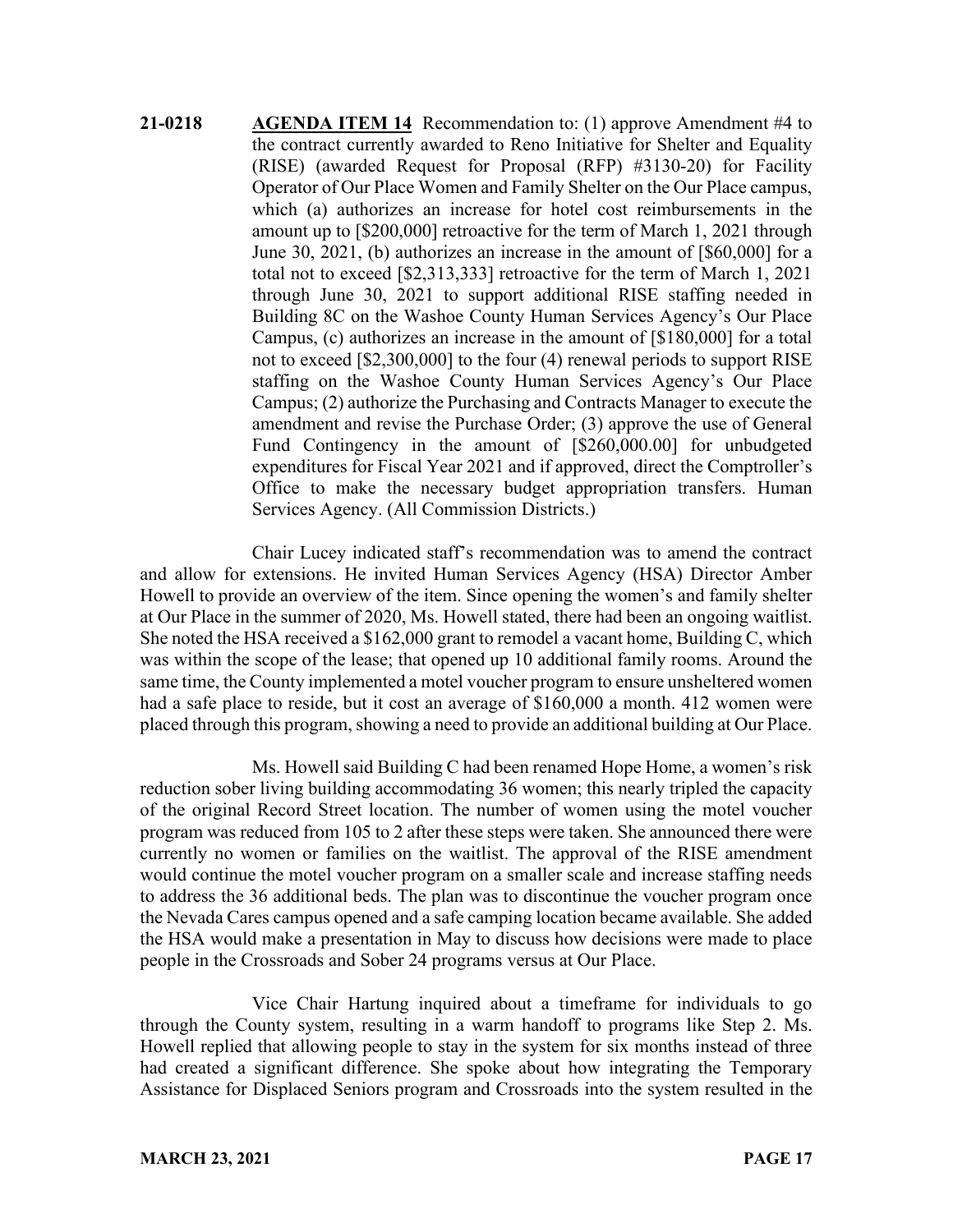same number of people exiting the system as the number who entered. She anticipated making a presentation showing how many people were expected to exit the program over the following three months. Opening the two extra homes created stability, and she emphasized the significance of no longer having a waitlist. Vice Chair Hartung thought a six-month timeframe to get people rehabilitated and established in the community was reasonable. He praised the HSA and expressed his support.

Chair Lucey lauded RISE as a partner and operator during the pandemic, along with Ms. Howell and Human Services Coordinator Kim Schweickert. He expressed support for the item, which would allow RISE to continue helping Our Place evolve while moving away from the voucher program.

County Manager Eric Brown commended Ms. Howell and her team, saying the County would continue to learn more about managing these populations. He said Ms. Howell continually stepped up to all challenges, especially since she had responsibilities other than just Our Place. Chair Lucey concurred, adding she was the director of the County's second-largest department, and the HSA was pioneering new ways to approach this issue.

There was no response to the call for public comment.

On motion by Vice Chair Hartung, seconded by Commissioner Hill, which motion duly carried on a 4-0 vote with Commissioner Jung absent, it was ordered that Agenda Item 14 be approved, authorized, and directed.

**21-0219 AGENDA ITEM 17** Discussion and direction to staff regarding legislation or legislative issues proposed by legislators, by Washoe County, Truckee Meadows Fire Protection District, or by other entities permitted by the Nevada State Legislature to submit bill draft requests, or such legislative issues as may be deemed by the Chair or the Board to be of critical significance to Washoe County.

County Manager Eric Brown said an updated document of notable bills had been distributed to the Commissioners and a copy was placed on file with the Clerk. He pointed to a list of new bills being tracked on page 2, and a different list of the original bills being watched. He said the County learned Assembly Bill (AB) 363 and Senate Bill (SB) 322 both pertained to short-term rentals (STRs) which, if passed, could have an impact on what the County would be able to do.

Commissioner Hill noted she read the STR bill briefs and looked forward to a discussion on Friday to determine staff's opinion of how these bills would affect the County.

Chair Lucey indicated AB1 was passed out of the Legislative Operations and Elections Committee and would go to a floor vote, hopefully moving on to the second house. AB33 was amended and passed out of the judiciary. He reminded the Board that the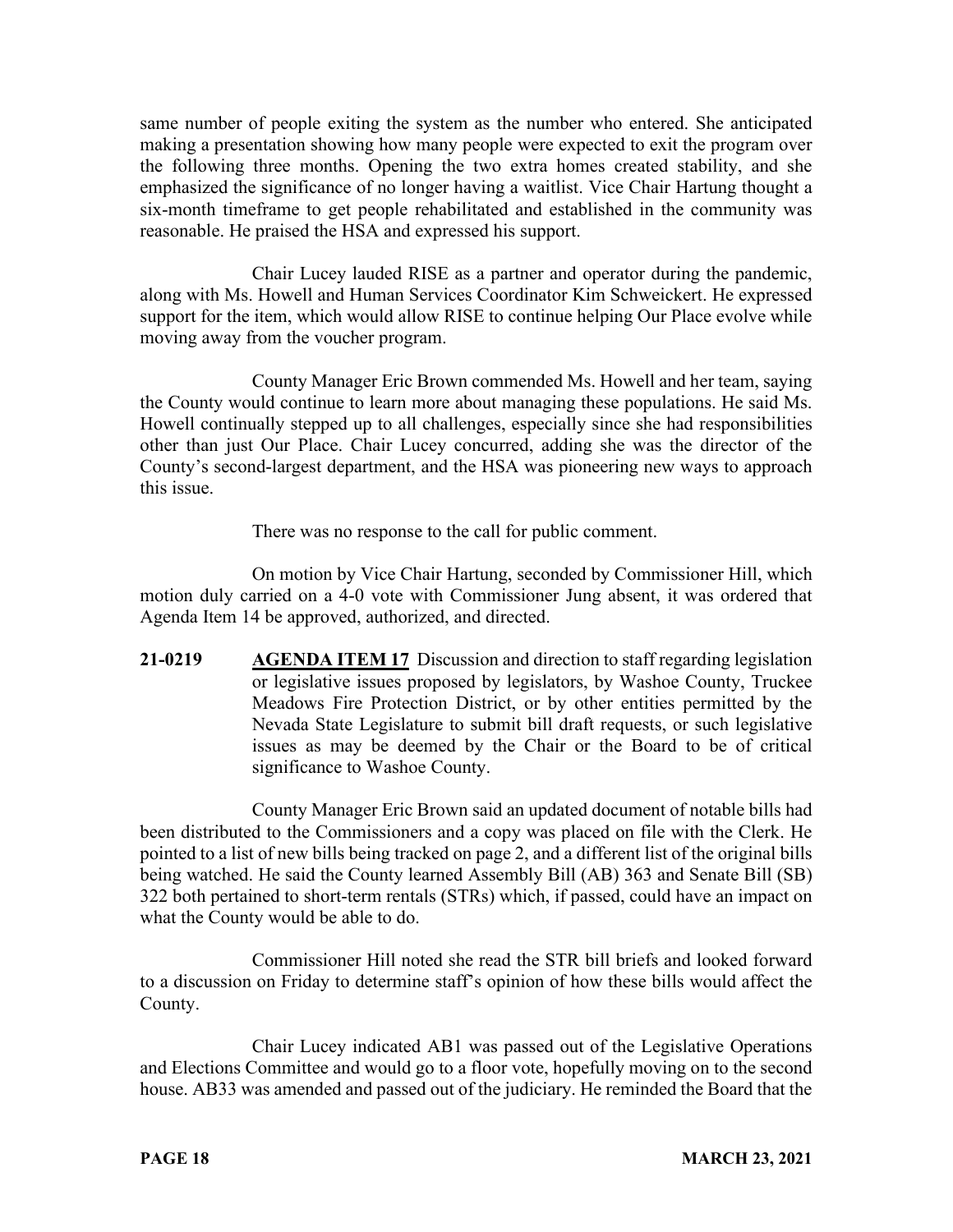County supported both bills. He anticipated AB3 and AB106 would have hearings soon, and AB110, which would revise the Nevada lobbying disclosure, was signed by the Governor on March 18. He brought up SB111, which was being tracked, as it would revise the Education Board of Trustees.

There was no response to the call for public comment.

On motion by Chair Lucey, seconded by Commissioner Herman, which motion duly carried on a 4-0 vote with Commissioner Jung absent, it was ordered that Agenda Item 17 be accepted.

## **PUBLIC HEARINGS**

**21-0220 AGENDA ITEM 19** Public hearing: Recommendation to revoke Special Use Permit Case Number SB13-008 (De La Luz Horse Racing Events) for cause, specifically non-compliance with one or more conditions of approval, in accordance with Section 110.810.70(b)(2) and (3) of the Washoe County Code. Community Services. (Commission District 5.)

The Chair opened the public hearing by calling on anyone wishing to speak for or against revocation of Special Use Permit (SUP) Case Number SB13-008. There was no response to the initial call for public comment. Vice Chair Hartung asked for a brief summary of this item's history.

Planner Chris Bronczyk conducted a PowerPoint presentation, a copy of which was placed on file with the Clerk, and reviewed the first eight slides entitled: Request, SB13-008, and Condition Violations (5 slides). He indicated some plans were delayed when submitted and others were received within 24 hours of the horse racing event. Condition 1(i) was imposed a year after approval when the item came to the Board of County Commissioners for a status update. Regarding date changes, he remarked some agencies were not even made aware of the new dates.

Chair Lucey noted most of the information in the presentation was already in the staff report and he asked whether Mr. Bronczyk had additional insight not included in the staff report. Mr. Bronczyk said he did not and asked if anyone had questions.

Commissioner Hill recalled her time working in special events with the City of Reno where they had to revoke permits for lesser violations.

Commissioner Herman indicated there was a language barrier involved and wanted confirmation that every effort was made to ensure the applicants understood everything. Mr. Bronczyk acknowledged there was a language barrier since he did not speak fluent Spanish, but he did correspond by phone and email.

Chair Lucey pointed out there had been issues with these events dating back to 2009, continuing all the way through the pandemic. He noted the applicants hosted an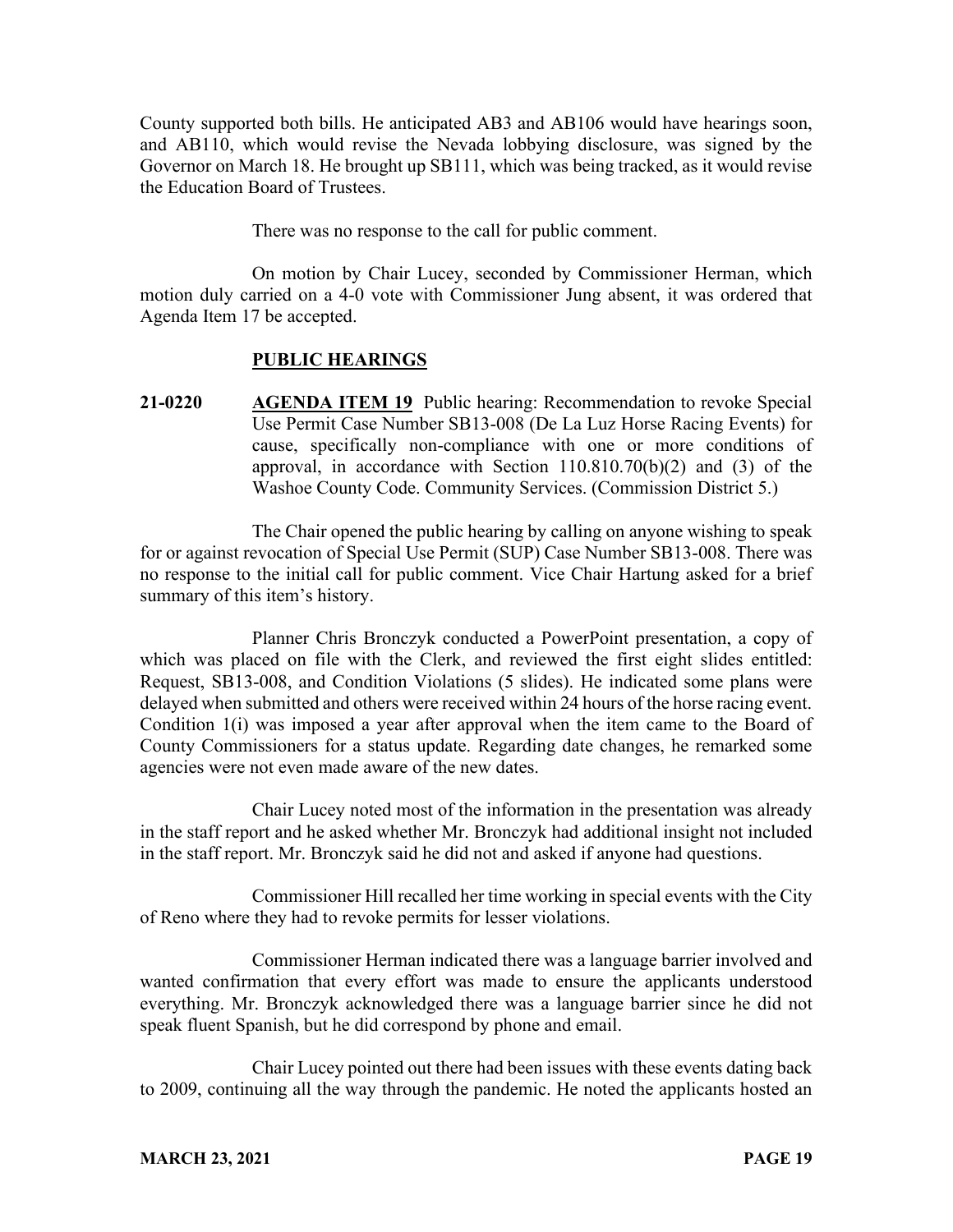event in 2020 when none were listed, which increased the County's liability. He felt staff had reached out to the applicants several times, but the applicants were never in compliance.

Vice Chair Hartung brought up that these events often put undue stress on surrounding property owners because of their impacts on roads and how late they went. He felt revocation was appropriate. He asked whether there would be a cooling off period before the applicant could reapply for an SUP. Mr. Bronczyk responded they could reapply for an SUP right away, but staff looked into any applicant's history when considering them for a permit. Additionally, revocation would not prohibit the applicant from applying for single-day event permits; it simply removed the blanket approval for 20 one-day events.

Commissioner Hill asked about Mr. Bronczyk's ability to communicate with the applicant given the language barrier. Mr. Bronczyk said there was no one within the planning department who spoke Spanish, but he was able to effectively communicate with Ms. Sandy De La Luz.

Chair Lucey permitted a second round of public comment to be heard at this time. Mr. Larry Chesney, Vice President of the Palomino Valley General Improvement District (PVGID), spoke via the Zoom app. He stated the event organizers did not meet the condition of having water trucks water down the roads, putting pressure on the roads. He expressed concern about their failure to clean access areas as it strained the PVGID's budget. He expressed support for revocation of the SUP.

Ms. Sandy De La Luz spoke via Zoom on behalf of the owner. She disputed the claim that there was no cleanup after each event, saying the road between Grass Valley Road and the property was cleaned. Additionally, she said roads were watered, though she admitted they might have failed the prior year. She noted they had invoices showing how much they spent to have the roads watered. She indicated her sister used to run the business, but she had taken it over. She agreed there were failures with due date compliance in 2020 as she learned the business.

Regarding a possible language barrier, Chair Lucey remarked Ms. De La Luz demonstrated the ability to have conversations with staff and noted she admitted events were held in 2020 that should not have occurred under the SUP. He reiterated Mr. Bronczyk's point that Ms. De La Luz could apply for one-day permits for future events.

Commissioner Herman asked about the possibility of working with Ms. De La Luz to resubmit the proper documentation and to reconsider the revocation in the fall if problems persisted. Chair Lucey opined that could not happen because this item was already noticed. He suggested they could apply for one-day permits or reapply for a new SUP. He felt the Board needed to move forward based on the history provided.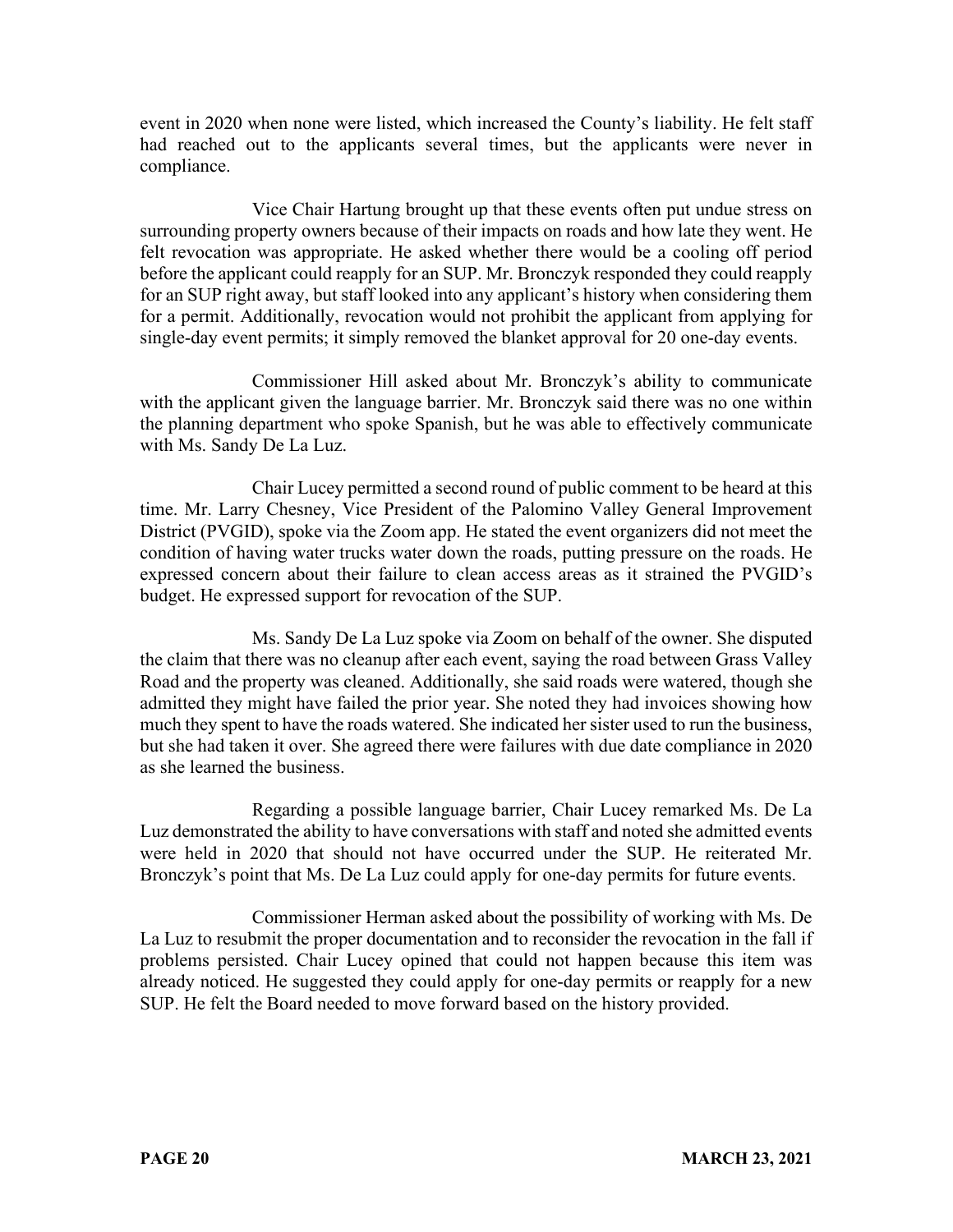On motion by Vice Chair Hartung, seconded by Commissioner Hill, which motion duly carried on a 3-1 vote with Commissioner Jung absent and Commissioner Herman voting no, it was ordered that Special Use Permit Case Number SB13-008 (De La Luz Horse Racing) be revoked based on the following findings: one or more of the conditions upon which such development approval was granted had been violated, and the use or facility for which the development approval was granted was so conducted or maintained as to be detrimental to public health or safety, or as to be a public nuisance.

#### **2:17 p.m. The Board recessed.**

#### **2:18 p.m. The Board reconvened with all Commissioners present.**

**21-0221 AGENDA ITEM 20** Public hearing pursuant to NRS 533.550 for possible action to adopt Resolution #20-088 of the County of Washoe approving the Agreement for Purchase and Sale of Truckee River Water Rights Claim DTR-50/50A between Washoe County and Great Basin Land and Water on behalf of the Pyramid Lake Paiute Tribe for the sale of 28.55 acre feet of water rights [at the appraised value of \$197,000.00]; and authorize the chair to execute the associated water rights deed prior to the closing of escrow, having made all four written findings pursuant to NRS 533.550. Community Services. (Commission District 5.)

The Chair opened the public hearing by calling on anyone wishing to speak for or against this item. There being no response, the hearing was closed.

On motion by Vice Chair Hartung, seconded by Commissioner Herman, which motion duly carried on a 5-0 vote, it was ordered that Agenda Item 20 be adopted and authorized. The Resolution for same is attached hereto and made a part of the minutes thereof.

21-0222 **AGENDA ITEM 22** Public Hearing to conduct a Tax Equity Fiscal Responsibility Act ("TEFRA") hearing and adopt a resolution approving the issuance by the Arizona Industrial Development Authority (Arizona) of not to exceed \$29,500,000 of Education Revenue Refunding Bonds on behalf of Doral Academy of Northern Nevada Foundation for purposes, and as required by, Internal Revenue Code of 1986 Section 147(f), as amended. The Bonds or a portion thereof will be "private activity bonds" and "qualified 501(c)(3) bonds" for purposes of the Internal Revenue Code of 1986 (the "Code"). The revenue from the bond issuance will be used to finance and/or refinance, from time to time, pursuant to a plan of finance (1) existing charter school facilities located at 3725 Butch Cassidy Drive, Reno, in Washoe County, Nevada (the "Facilities"); (2) the funding of a debt service reserve fund for the Bonds; and (3) the payment of certain costs of issuance of the Bonds. The bonds are not a debt or obligation of the County, the County is not a party to the financing and bears no risk in this transaction, either financial or reputational, and has received a letter of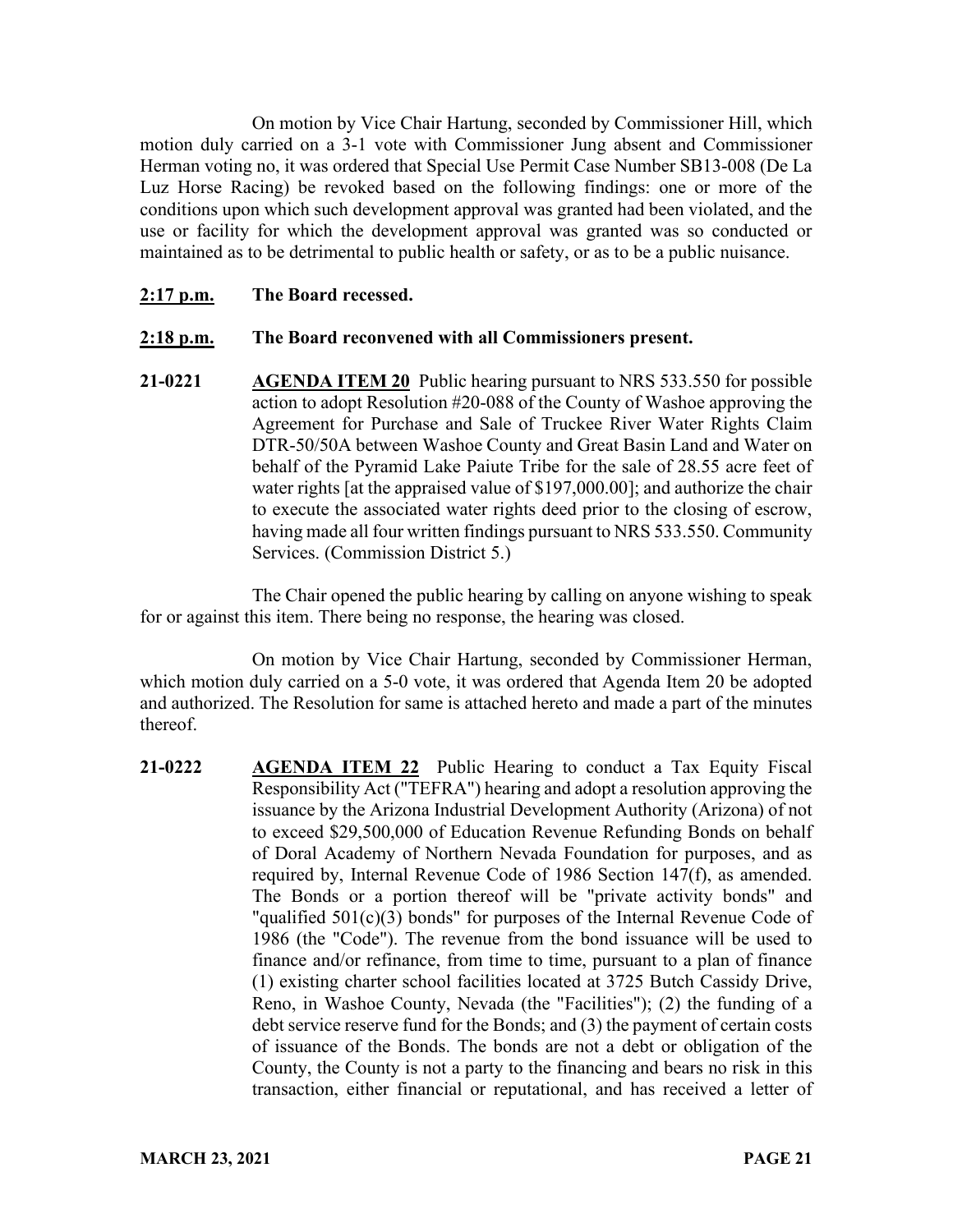indemnification from the borrower, which was prepared by the County's bond counsel firm, Sherman & Howard, LLC. Manager's Office. (All Commission Districts.)

County Manager Eric Brown introduced the public hearing. Chair Lucey disclosed that he served as a member on the board for the Doral Academy which oversaw operations, but he had no pecuniary interest and received no benefit from this item. He pointed out the recommended motion would allow for a public hearing and it would not actually fund the bonds. Additionally, the County was not party to the financing of these bonds. He intended to vote on the item as there was no conflict.

On the call for public comment, Mr. William Carlson was called but it was determined he meant to speak on Agenda Item 21.

On motion by Vice Chair Hartung, seconded by Commissioner Hill, which motion duly carried on a 5-0 vote, it was ordered that Agenda Item 22 be adopted. The Resolution for same is attached hereto and made a part of the minutes thereof.

**21-0223 AGENDA ITEM 21** Public Hearing: Second reading and adoption of ordinances amending the Washoe County Code at Chapter 110 (Development Code), within Article 302, Allowed Uses, to identify the types of review required for short-term rentals in each regulatory zone and to add an administrative review permit to the list of review types; within Article 304, Use Classification System, to update the residential use type description, add a definition for short-term rental, and update the definition for lodging services; within Article 410, Parking and Loading, to update the off-street parking space requirements table to include a reference to shortterm rentals; and within Article 910, Enforcement, to specify that appeals of Administrative Hearing Office decisions related to short-term rentals would be heard by the Board of County Commissioners. Chapter 110 would also be amended to create Article 319, Short-Term Rentals (STR's), to establish standards, location limitations, defining unpermitted short-term rentals as nuisances, occupancy limits, parking requirements, safety/security considerations, signage, noise thresholds, trash/garbage collection rules, insurance requirements, Tahoe area considerations, permitting requirements, enforcement process, fees, fines, and penalties associated with short-term rentals; and to amend Article 306, Accessory Uses and Structures, by removing the procedural details for Administrative Review Permits, with those details being re-located into a new article that is updated to reflect minor changes related to short-term rentals. That article would be created as Article 809, Administrative Review Permits; and at Chapter 50 (Public Peace, Safety and Morals) to include a definition of short-term rental and define unpermitted short-term rentals as a public nuisance; and at Chapter 125 (Administrative Enforcement Code) to establish enforcement provisions related to short-term rentals, including but not limited to definitions, evidence of operation, evidence of violations,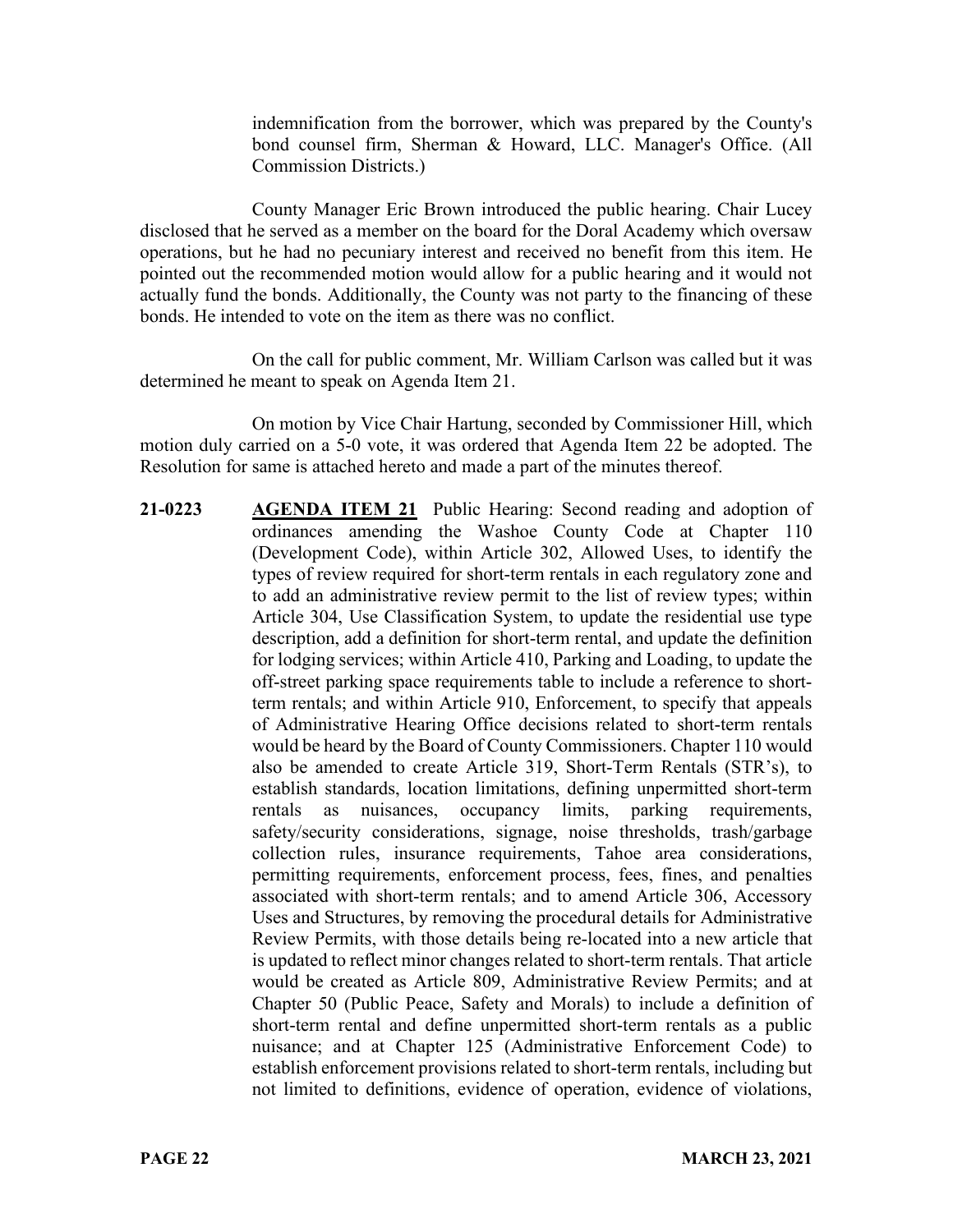appeals and associated timeframes, stop activity orders, warnings, penalties, and penalty notices. Short-term rentals are a type of temporary lodging booked for fewer than 28-days and operated out of private residences such as homes, apartments and condos. They are commonly made available through property management companies and online booking services, and are also referred to as vacation rentals. The amendments also resolve discrepancies arising within existing Washoe County Code chapters as a result of the new code language, and other matters necessarily connected therewith and pertaining thereto. Community Services. (All Commission Districts.)

The Chair opened the public hearing by calling on anyone wishing to speak for or against adoption of said ordinances.

Cathy Smith, Chief Deputy County Clerk, read the titles for Ordinance No. 1665, Bill No. 1852; Ordinance No. 1666, Bill No. 1853; and Ordinance No. 1667, Bill No. 1854.

Chair Lucey pointed out Agenda Item 21A involved a resolution which would not receive an ordinance number. He reviewed the three ordinances, clarifying which sections of the Washoe County Code each would amend. There followed a discussion where it was determined that Agenda Items 21 and 21A would be heard separately. Assistant District Attorney Dave Watts-Vial explained the three ordinances did not have ordinance numbers listed in the staff report since they would be assigned by the County Clerk at the meeting.

Commissioner Hill asked for an overview of what had changed since the first readings. Planning Manager Trevor Lloyd conducted a PowerPoint presentation, a copy of which was placed on file with the Clerk, and reviewed slides with the following titles: WDCA19-0008: Short Term Rentals; Board Modifications (4 slides); Timing After Board Adoption; and Next Steps.

Mr. Lloyd explained owners could provide a signed, notarized selfcertification checklist if the permit had not lapsed and there had been no code violations over the prior 12 months. He specified bathrooms, garages, and other non-livable spaces would no longer be included in the calculations for square footage of an STR.

Chair Lucey directed Planning Manager Chad Giesinger to continue the presentation, even though it pertained to Agenda Item 21A, because it was relevant to this discussion. Mr. Giesinger reviewed slides with the following titles: Fees and Fines; Cost Breakdown – Base Rate; Proposed Fees; Proposed Fines; Fees and Fines; Conclusion; Motion; and Questions.

Mr. Giesinger pointed out there had been a change in assumptions made based on the direction gathered at the February 23 meeting; they increased the expected number of permits from 300 to 500, resulting in a decrease in the cost of the initial permits.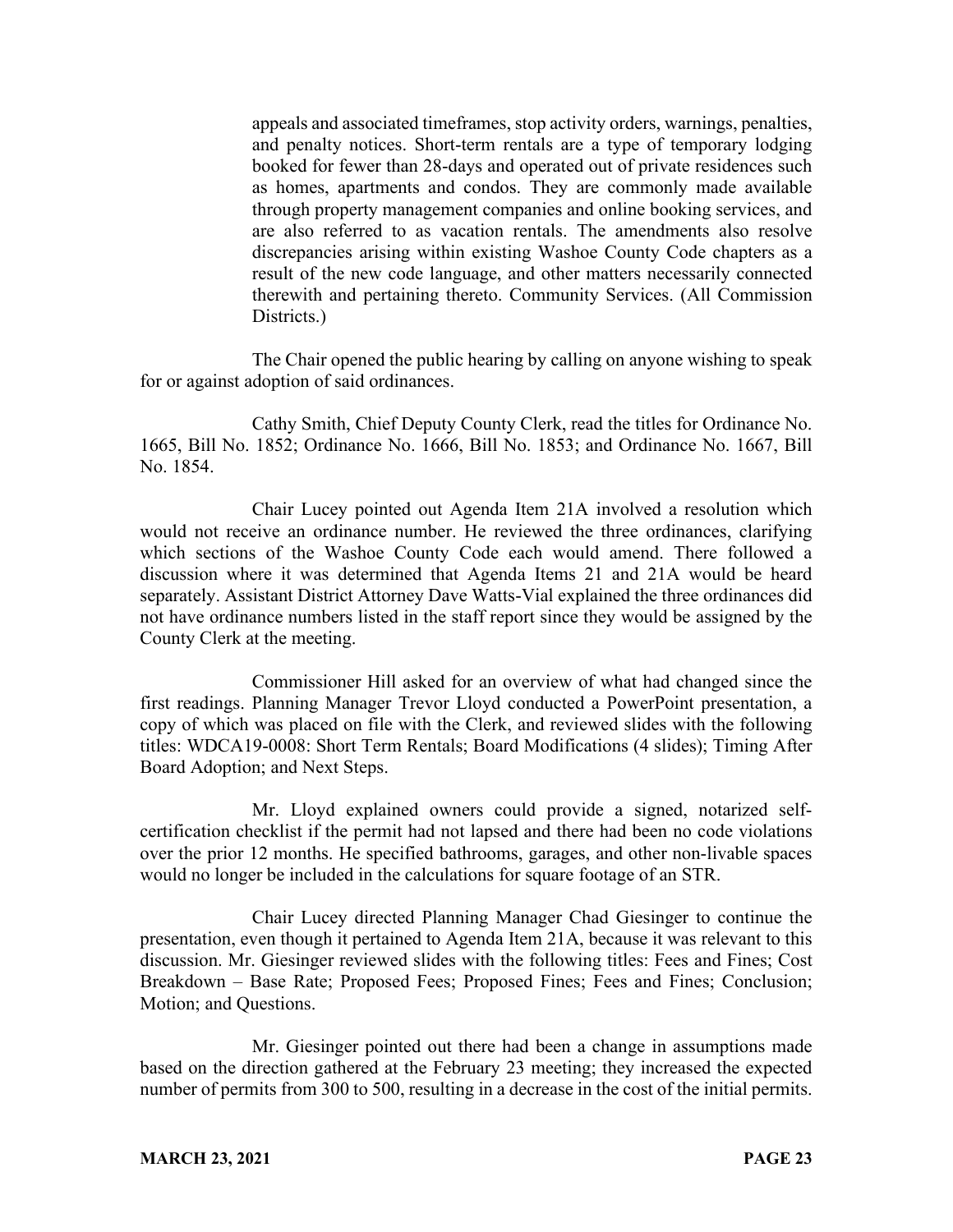Further, the window to comply with nuisance violations was reduced from 30 days to 14 days. He explained the initial permit fee was determined by dividing the expected \$192,219 in program costs by 500 permits. He estimated one weekend of average nightly rental rates would essentially cover the cost of the initial permit. He went over the process for appealing an STR administrative hearing order to the Board.

On the call for public comment, the following individuals were called, all of whom spoke via the Zoom app:

Mr. William Carlson felt the ordinances were overreactions and would drive up rental rates. He noted he lived in a duplex with no room for a garage, which would violate the terms of Chapter 110. He stated he used his modest rental income to pay for taxes, maintenance, and improvements, but he would not be able to keep the home without that income. He wanted staff to focus on the people who were misbehaving and not impose burdens on everyone.

Ms. Mariemay Carlson added the ordinances would hurt the economy and tourism since renters visited restaurants, grocery stores, and casinos. She feared this would put people out of business.

Dr. Carole Black asked the Board to consider one-year follow-up inspections in addition to initial inspections, and she wished for the language prohibiting transient uses to be reinstated. She spoke about the legal history of this clause and expressed concern that suspending it indicated the use was not legal. She alleged that legal counsel failed to disclose information about transient lodging in residential neighborhoods during a previous discussion about takings claims.

Mr. Adam Thongsavat opined amendments to both in-person inspections and the registration process needed to be made. He felt public outreach was necessary to ensure maximum compliance, and he offered to provide information to hosts so they understood the new rules and registration process.

Ms. Mary Lahren spoke about a neighbor who was operating an illegal bed and breakfast without a business license, disrupting the neighborhood and exposing them to increased fire danger by using fireworks. She expressed frustration that up to 30 people had stayed at that residence, even during the pandemic.

Ms. Kim LaBarber-Smith felt the cost of the new position needed to manage this program would be on the backs of property owners. She indicated management companies charged monthly fees of 15 to 20 percent, so the 10 percent discount would not be worthwhile, especially since she had only one property. She discussed the expense of maintaining her property. She suggested spending the money intended for enforcement on an awareness campaign for STR companies and renters.

Mr. Chris Greenman said they lived at their property in Incline Village (IV) and managed it as an STR as well. He stated they never had an issue in six and a half years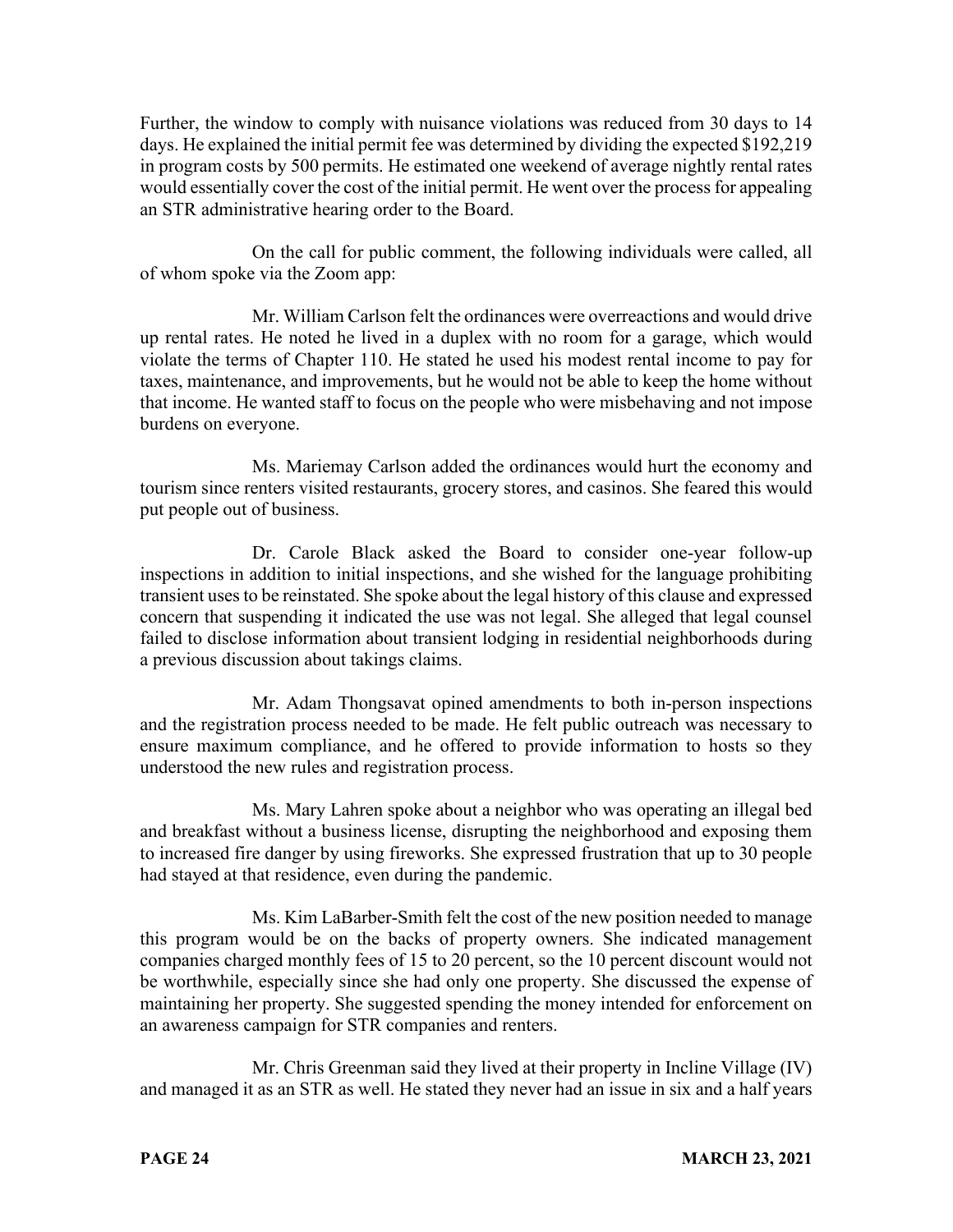and thought the Board should focus on bad actors rather than imposing blanket restrictions. He noted they contributed about \$100,000 in transient occupancy tax (TOT) in that time.

Ms. Tara Bryant remarked STRs were needed to sustain tourism because there were limited visitor housing options in IV. She wondered how the average nightly rates were determined, saying she never charged more than \$200. She cautioned against listening to people's subjective claims that STRs would destroy the community because it was impossible to tell what things would be like without them. She agreed everyone should not be penalized because of a small percentage of bad owners.

Mr. Chris Toliver indicated he hoped to retire in Washoe County, but he could only afford his mortgage by renting his place out during times when he was not there. He believed the STR regulations could alter his decision even though he did not want to move to Douglas County or northwest Reno.

Mr. Louis Ridgeway said he owned a condominium in IV and planned to retire there. He pointed out the tourist season in IV was not very long and they spent a month every summer there. He estimated he received about \$9,000 the prior year in rental fees, which helped defray the cost of his \$5,200 property tax bill. He felt the fees should be lower for people in his situation and did not see the reason why both a home inspection and a detailed floorplan would be required.

Ms. Amy Smith, President of the Incline Village Realtors (IVR), remarked the IVR thought the ordinances created reasonable and enforceable standards. She felt equal enforcement would result in a more enjoyable time for residents and visitors, the latter of whom contributed to the local economy. She thanked the Board for supporting home ownership and private property rights.

Mr. Alex Tsigdinos noted Chair Lucey sat on Board of the Reno-Sparks Convention and Visitors Authority (RSCVA), which collected the TOT; he felt Chair Lucey should recuse himself because of a conflict of interests. He alleged the RSCVA worked on a marketing campaign during the pandemic to get additional TOT revenue. He expressed concerns about the interpretation of takings claims, the failure to incorporate citizen input, and the weight given by the Commissioners to external paid lobbyists.

Mr. Charles Jones, a retired attorney, raised concerns about possible insurance issues caused by the ordinances' language not complying with Nevada Revised Statute 110.319.15a12; he suggested including language about a renter's endorsement without excluding short-term rentals. Regarding the provisions about escape ladders, he suggested the Kidde 468143 which had hooks and was portable. He wondered whether the requirement that ladders must be permanently attached could be removed.

Ms. Anne Rossman requested a postponement of the vote. Her suggestions included creating an online website showing which properties were STRs, requiring inspections before allowing homes to be rented, calculating occupancy using the two-perbedroom-plus-two system, and restricting STR owners to current Incline Village/Crystal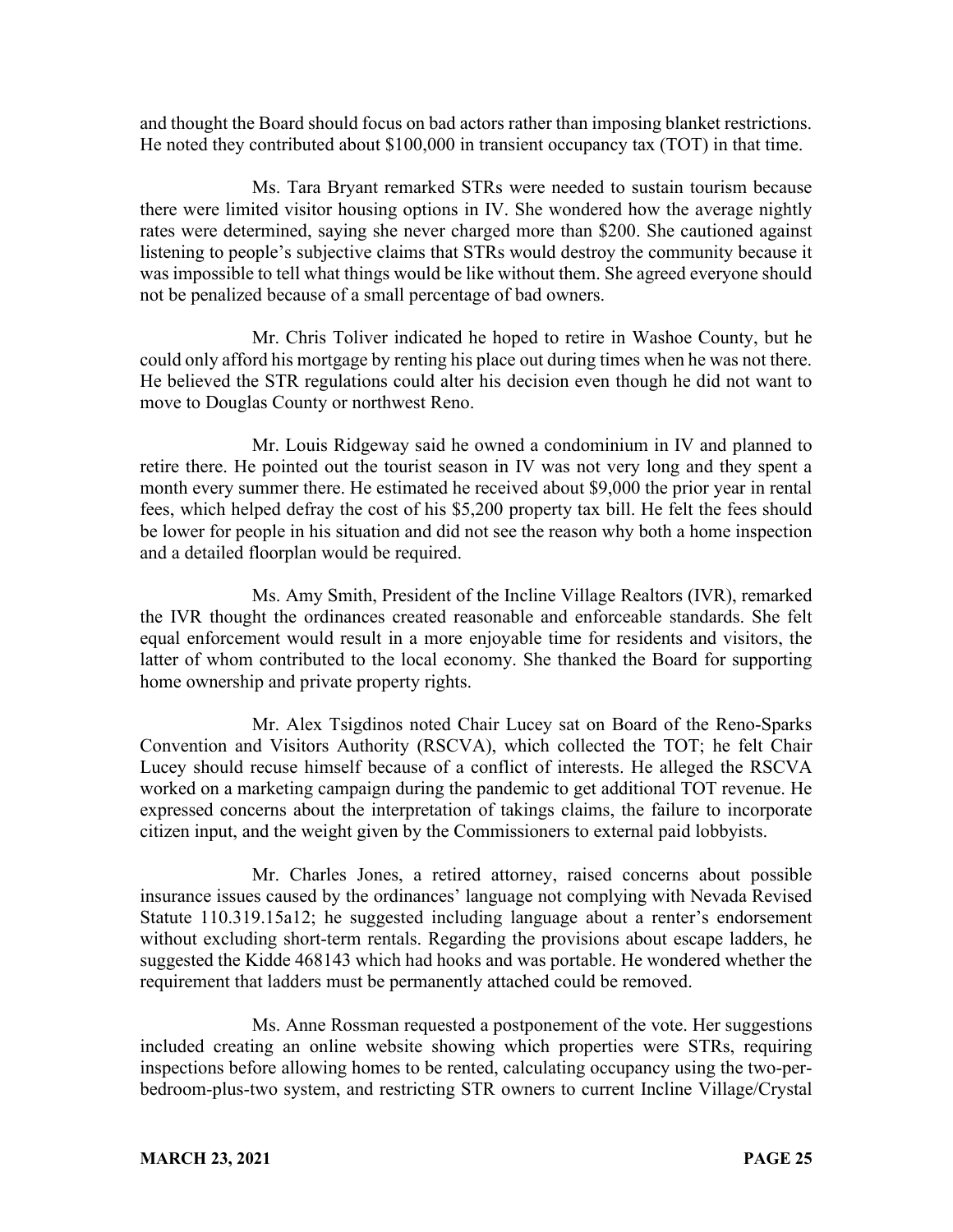Bay (IVCB) residents. She expressed frustration that none of the Commissioners lived in the IVCB area.

Mr. Fred McElroy, Legislative Chair for the Reno Sparks Association of Realtors, stated a homeowner could live in, sell, or rent their home. He believed renting a home was a property right and did not alter its residential use. He acknowledged neighbors had a right to a secure and undisturbed home, but those situations were not unique to STRs. He looked forward to enactment of these regulations, which were drafted using input from all stakeholders.

Ms. Pamela Tsigdinos expressed frustration that the Commissioners did not act on some of the well-researched arguments made by residents. She encouraged staff to research the STR restrictions and fines put in place by Douglas, Placer, and El Dorado Counties as potential models. She felt the County favored tourism revenue and business interests. She suggested the County create a searchable database of STRs and a hotline to record problems.

Mr. Elie Massabki stated he began renting his IV home four years prior and managed the property himself. He felt the ordinances might increase the cost to manage his property. He recommended implementing a basic set of rules which addressed 95 percent of the problems. He expressed concern about the requirement for local representation, saying most property management companies were not available 24 hours a day.

Mr. Sean Kosinski said he lived in IV part time and rented his home out when the opportunity presented itself. He stated he opposed additional regulations and said his interest was in keeping the Tahoe community safe. He noted he provided his contact information to neighbors and had not experienced any issues in four years. He believed there was nothing special about a 28-day rental time period that turned homes into nuisances.

Mr. Calen Evans indicated he and his wife were teachers in Reno and used the rental income they received to subsidize increases in the cost of living. He believed the ability to rent out his home was a property right and he had not experienced a single issue in five years of renting his home. He acknowledged residents' concerns were valid, but he wanted a way to address individual concerns without enacting a blanket ordinance.

Ms. Barbara Longshore noted she rented out additional bedrooms in her home and asked whether the ordinances addressed on-site hosts. She spoke about the changing nature and state of education in IV. She suggested the Board consider stipulations for on-site hosts, saying the proposed fees would take her out of the market.

Mr. Ron Behan commented the host of the condo above him was not located anywhere near IV, and as a result there were many noise and parking problems. He said the rental agent lived 45 miles from the home and no one returned his calls to the hotline. He stated he supported the ordinances.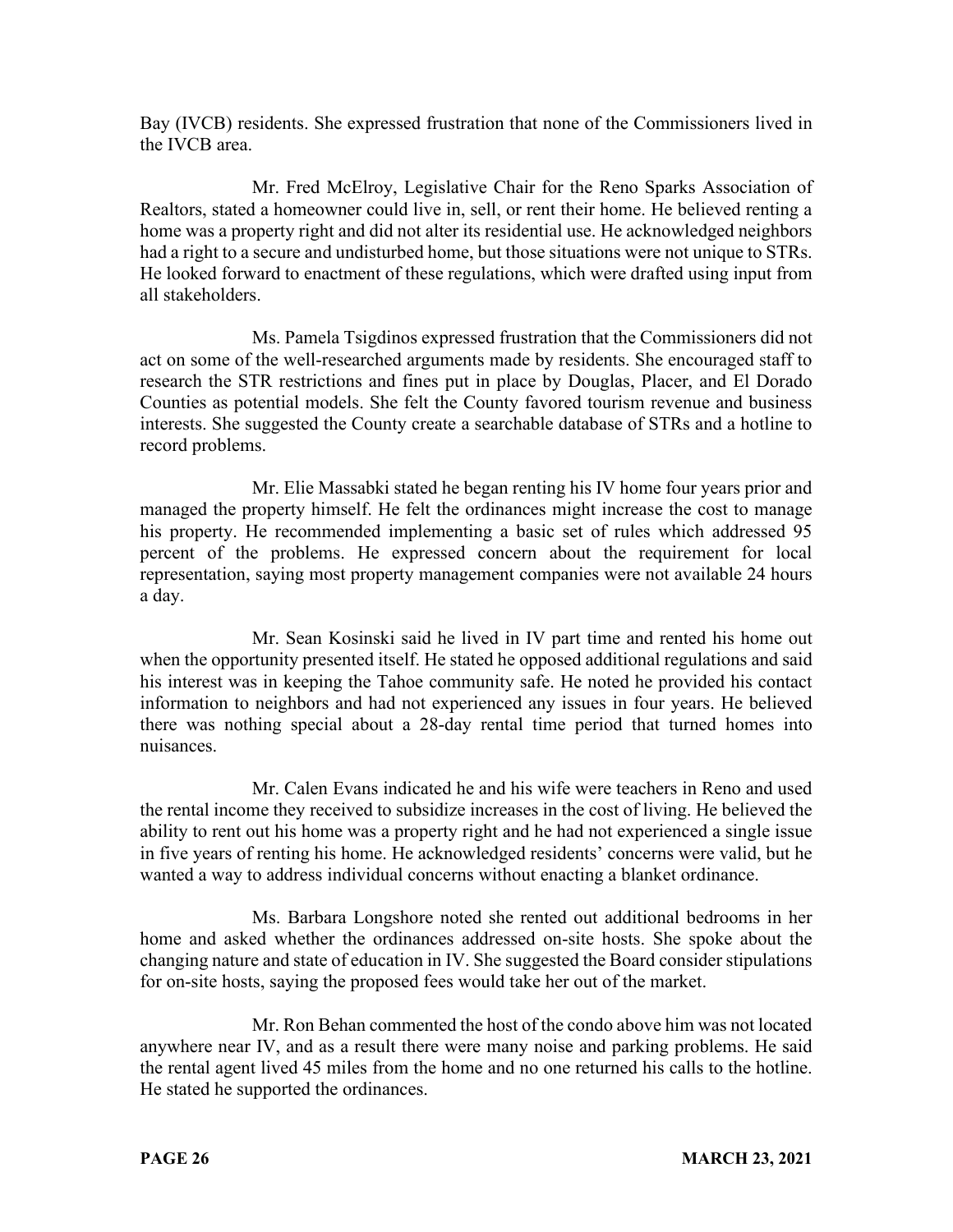Mr. Eric Tracy expressed concern about the County only allowing 90 days to receive and process applications. He did not see how inspections could be done in that time, particularly for applications submitted in July. He agreed with Mr. Jones' concerns about the language used on certificates of insurance. He asked whether the \$125,000 in taxes received annually from the RSCVA could be used to offset the County's costs or if it would go into the general fund. He hoped the Board would approve the ordinances.

Dr. John Snatic brought up an STR in Reno for which the owner had been denied a bed and breakfast license in 2018. He said he once observed 18 vehicles parked in front of the residence and mentioned issues he experienced with trash, noise, and the use of illegal fireworks. He felt STR regulations should be stricter and the permit for the STR he referenced should be revoked.

Mr. Dennis Platt wondered why every STR host should be burdened to make up for the few who abused their properties. He opined a blanket ordinance requiring everyone to pay was shortsighted and unfair. He acknowledged the need for a solution but did not think throwing money at it was the answer. He pointed out the busiest time for STRs was between May and August, adding people would not go through the application process because they would not want to risk losing revenue.

Ms. Kim Heuer said she rented her home part-time to cover some of the expenses. She spoke about methods she used to keep renters in check, including limiting occupancy to six people and using her nest camera to monitor guests and volume. She expressed gratitude to her renters who were present when there were plumbing issues that would have resulted in flooding. She said she had only experienced two minor issues in two years, and she felt the regulations and fees were a bit cumbersome.

Ms. Kathie Julian claimed the STR ordinances would legalize STRs without limiting their density. She said the ordinances did not address family homes being purchased by investors and converted into commercial businesses. She wanted the Commissioners' commitment to use data to determine the number, location, and density of STRs. She expressed concern that ordinances allowing every residence to act as transient lodging would destroy the community.

Mr. David Watts, an STR owner, said he had the power and authority to control who came into his house. He noted he had seen people putting garbage into his garbage bins, but they were not STR guests, they were from elsewhere in the community. He pointed out ordinances already existed to address noise, parking, and fireworks. There were very limited lodging operations in IV, and STR guests spent money that helped the local economy.

Mr. Dylan Evans, a local business owner, spoke about customers who came to his business based on recommendations by Airbnb hosts, whereas the goal of casinos was to keep guests inside as much as possible. He stated hampering people's ability to draw people to the area would result in a loss of millions in tax revenue. He felt homeowners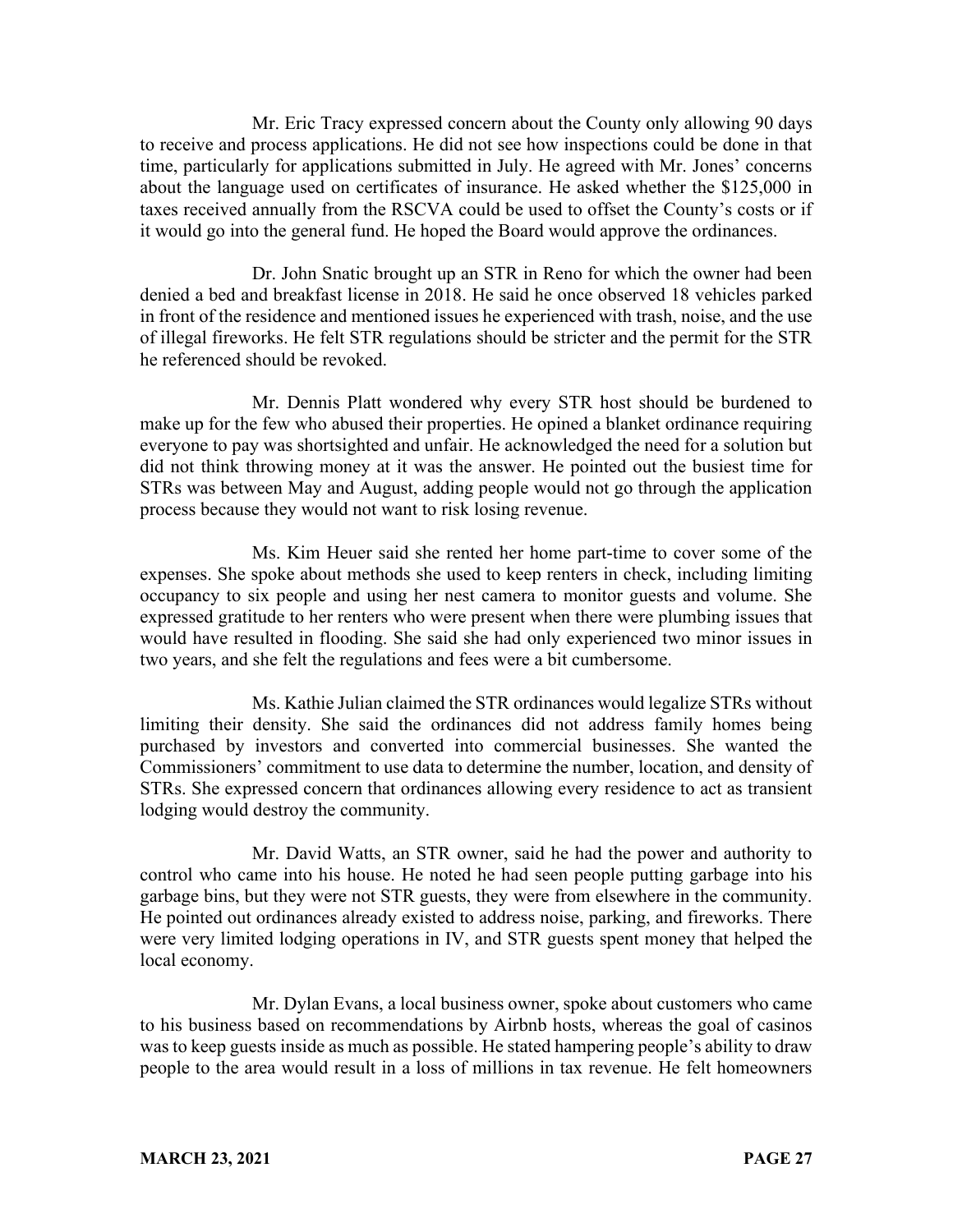associations (HOAs) should take on more responsibility in dealing with individual properties, and government should not be in charge of collecting fees.

Mr. Guy Dannehl, representing the Tahoe Area Naturists, said he witnessed overcrowding the prior year. One way to reduce vehicular traffic, he suggested, was limiting STRs in the basin. He urged the Board to mirror the restrictions imposed by other local counties, lessen occupancy limits, increase fines for non-permitted STRs, and consider fining renters who violated the rules.

Dr. William Torch, a neurologist who rented his Incline Village home parttime, said his guests supported the local community and various local associations. He relied on his HOA to resolve differences between neighbors, which was also how he felt STR issues with safety, noise, and speeding should be handled. He opposed the onerous ordinances for not taking hosting families and friends into account, and for allowing California businesses to make money without caring for the local community.

On behalf of the Greater Las Vegas Short Term Rental Association, Ms. Jackie Flores thanked the Commissioners for their hard work. She thought a few bad actors should not smear the reputation of an entire industry. She stated STRs were not and would never be like hotels. She contested people should not lose their property rights simply because they rented their homes for fewer than 28 days.

Mr. Dylan Evans was called but it was determined he already spoke on this

item.

Ms. Olga Chukhlebova explained she was a homeowner who rented out her home when she was not there and had not had an issue in seven years. She said STRs supported the economy by helping local businesses and providing tax revenue. She believed homeowners cared more for their properties and could resolve issues faster than management agencies. She expressed concern about the impact of the new restrictions on people who followed the rules and screened their visitors.

Ms. Evelyn Crumbaker stated she had been an on-site AirBNB Superhost in Reno for 30 years with no incidents. Renting out her home allowed her as a single homeowner to make her mortgage payments and improve her property. She spoke about the relationships she developed with renters and asked the Board not to implement any new fees.

Ms. Diane Becker, a law school graduate who had a California real estate license, said there was no assertion for the basis that people had the right to rent their homes. She brought up sections of the Washoe County Code that restricted how a person could operate a home office and referenced declarations of restrictions in neighborhoods which prohibited commercial uses. She sought restrictive protections like those enacted in the City of Henderson, Clark County, and jurisdictions around the lake.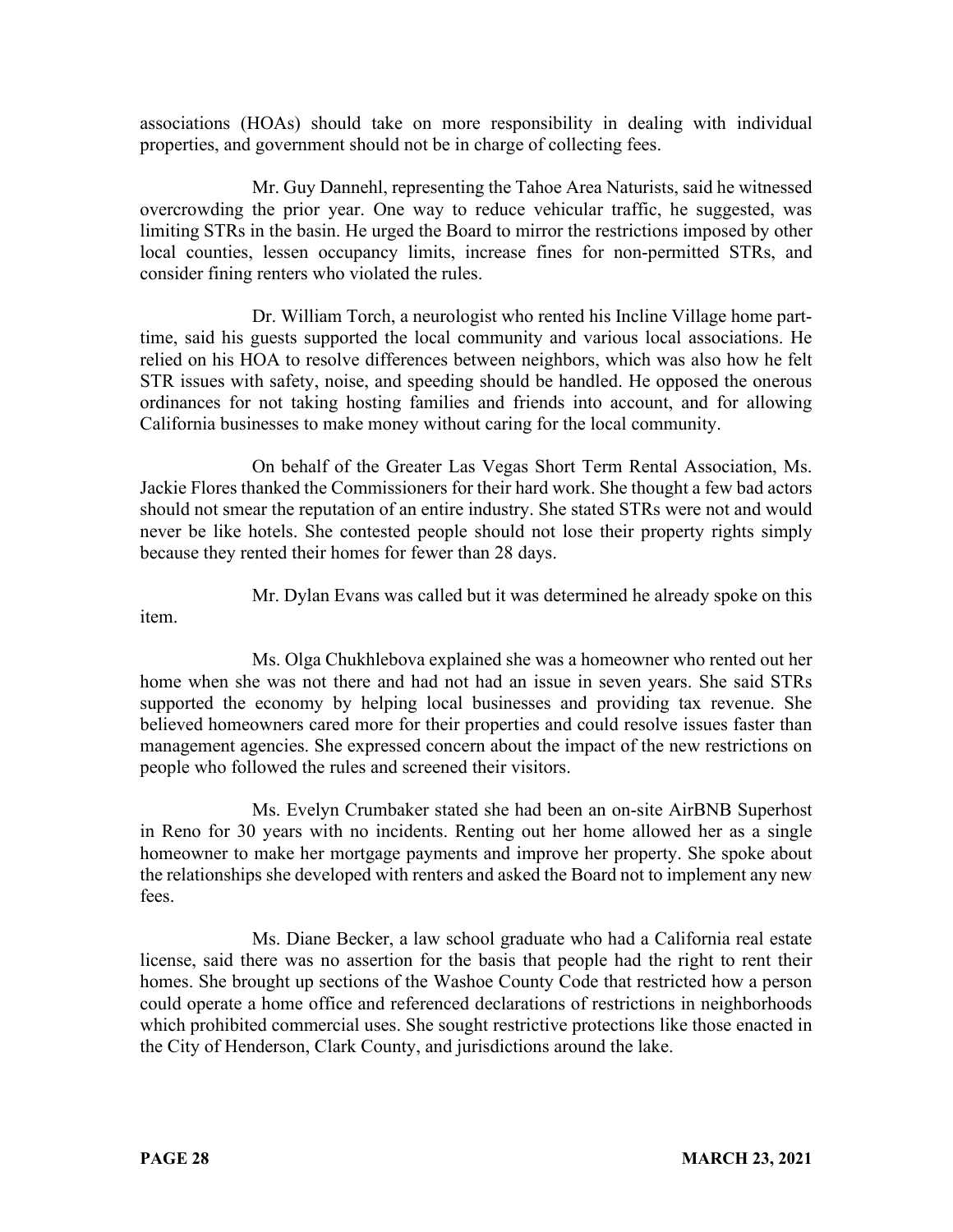Ms. Smith said emails were received from the following individuals: Dr. Carole Black; Mr. Bill Brown; Lin Connolly; Mr. Tim Delaney; Mr. John "JD" Dierking; Mr. Doug Flaherty; Mr. Wayne Ford; Fred & Marla Gartrell; Mr. Michael H. Jester; Ms. Kathie Julian; Ms. Mary Lou Kennedy; Mr. Elie Massabki; Ms. Paula McCombie; Colonel Robert Mitchell; Mr. Mark Nelson; Mr. James Novack; Ms. Shirley Roxburgh; Matthew and Martina Scanlan; Mr. Stan Van Vleck; Belinda & David Watts; Mr. Ron Wethee; Mr. Jim Cooper; Ute Cordova; Ms. Brenda Reeves; Courtney Townsend; Deni Crosetti; Mr. Bobby Armijo; TJ Allen; Ms. Giselle Abi-Habib; STR Owner All Seasons; Ms. Chloé Evans; Claudio & Rina Cozzi; Ms. Pamela Tsigdinos; and Mr. Alexander Tsigdinos.

Ms. Ronda Tycer said the County's mission for the STR ordinances was to balance competing interests, but she alleged the County prioritized its interest in being able to pay off Reno bond debt. She listed Airbnb and outside investors as additional interests the County prioritized. She expressed frustration that residents' input was not incorporated into the ordinances.

Chair Lucey thanked everyone who called in to make public comment.

Assistant District Attorney Dave Watts-Vial clarified he was not the David Watts who spoke during public comment, and Mr. Watts' comments were his alone.

Commissioner Herman stated that, over the prior few months, she had spoken with many individuals who were concerned about the regulations. She mentioned speaking with residents who rented their homes just long enough to help with their insurance, taxes, and repairs. She also heard from owners who used their homes only for friends and family yet were still accused of renting to large parties. She indicated the ability to rent a home was a property right unless there were community regulations against it. She thought ordinary residents would face hardship in abiding by these rules, and big companies would end up buying and owning STRs. She estimated only a quarter of the people who she spoke to supported these ordinances. She expressed concern about the potential for lawsuits, harm to the economy, and residents' doubts about the use of Host Compliance. She mentioned there had been a lack of public meetings in Incline Village, which she believed should have happened before this meeting. She indicated she would not approve this item if a vote were taken.

Chair Lucey assured everyone there were public meetings at Sierra Nevada College and there had been extensive Commissioner discussions. Enacting new policy took a lot of time and input from many individuals. He stressed the new policy would not be set in stone, but it would attempt to address issues in the community. If the Board failed to move forward with the ordinances, he said, STRs would still exist and there would be no compliance or place for citizens to ask for help. He admitted there were bad actors, yet there were many compliant and respectful participants, both inside and outside the Tahoe basin.

Chair Lucey remarked the Board was tasked with writing ordinances for all unincorporated areas within IV. He explained IV was not a city but an unincorporated area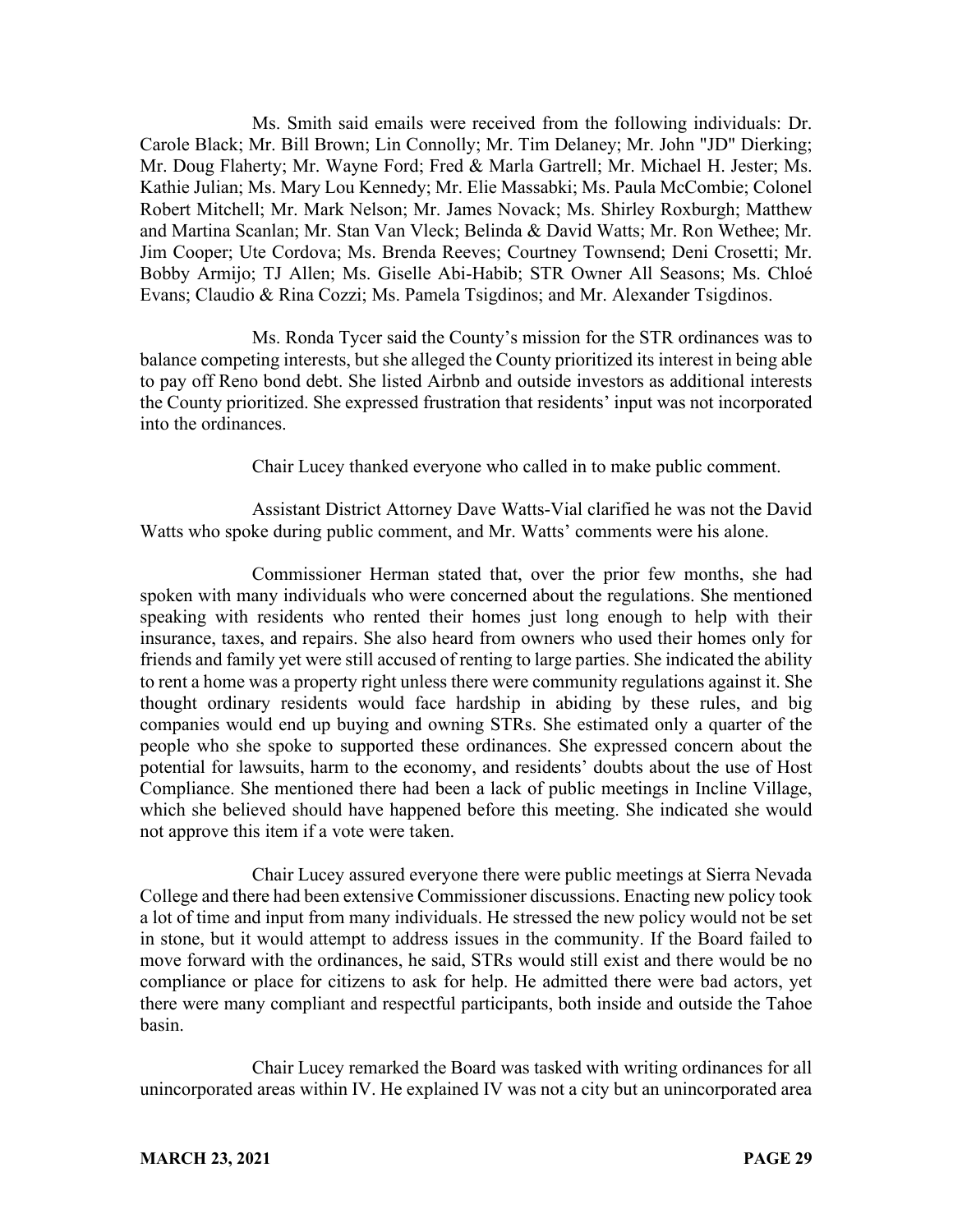of the County. He pointed out there were opportunities for IV to incorporate as a municipality, but that had not been addressed by its citizens. He opined the ordinances were fair and balanced, noting people on both sides of the issue felt the regulations did not adequately address their needs. He emphasized the Board would review how the program worked, how Host Compliance fulfilled its duties, and that Code Enforcement adhered to community needs. The Board would amend the ordinances if necessary to address the needs of the community. He insisted the process was open and transparent, and staff adequately addressed a number of concerns. He expressed his support.

Commissioner Hill stated it was important to move forward with the ordinances to protect unincorporated County neighborhoods. She acknowledged there were issues in Tahoe surrounding over-tourism, including trash and traffic. Regulating STRs was only one way the Board would work to preserve Lake Tahoe. She said any changes the Board would make in the future would need to be data-driven, and they would review the fee structure, the requirement for on-site hosts, and the effectiveness of Host Compliance, among other things. She thought the ordinances would alleviate some of the pain in the community. She thanked everyone who provided feedback and reiterated the Board was committed to working with residents to ensure their needs were met.

Chair Lucey admitted he sat on the RSCVA Board but stressed he had no pecuniary interest in the RSCVA. The TOT collected by the RSCVA also came from other sources besides STRs, and Washoe County received \$215,000 in TOT the prior year. He said they could try to use those funds for the benefit of this program, possibly to make it more financially feasible for some individuals. He indicated Host Compliance and Community Services Department staff could help individuals identify opportunities for onsite hosts. He stated this was not about collecting taxes as the money collected was miniscule; it was about the safety and security of communities. He hoped the ordinances would bring balance to those suffering from bad actors as well as owners who wished to rent their properties.

Vice Chair Hartung stated an ordinance was needed, though he expressed concern about the fee structure. He worried about setting the fees too high, since he could not recall a time when a tax was reversed. He brought up the concern of a public commenter about homeowners insurance issues which could arise if STRs were called out in the ordinances. He reiterated his concern about the fees in some cases, such as when a person only rented out one room in their home. He questioned whether the fees were equitable, adding he did not see collecting them as an opportunity to make money but rather as a way to cover costs.

Vice Chair Hartung asked for a legal opinion about the issue of homeowners insurance. In response, Deputy District Attorney Nate Edwards read the relevant section in Code about a certificate of insurance and provided his summary of the commenter's concerns. He said the point was that there needed to be insurance coverage appropriate to cover the use. He believed changing the language to identify the homes just as rentals and not STRs would address that concern.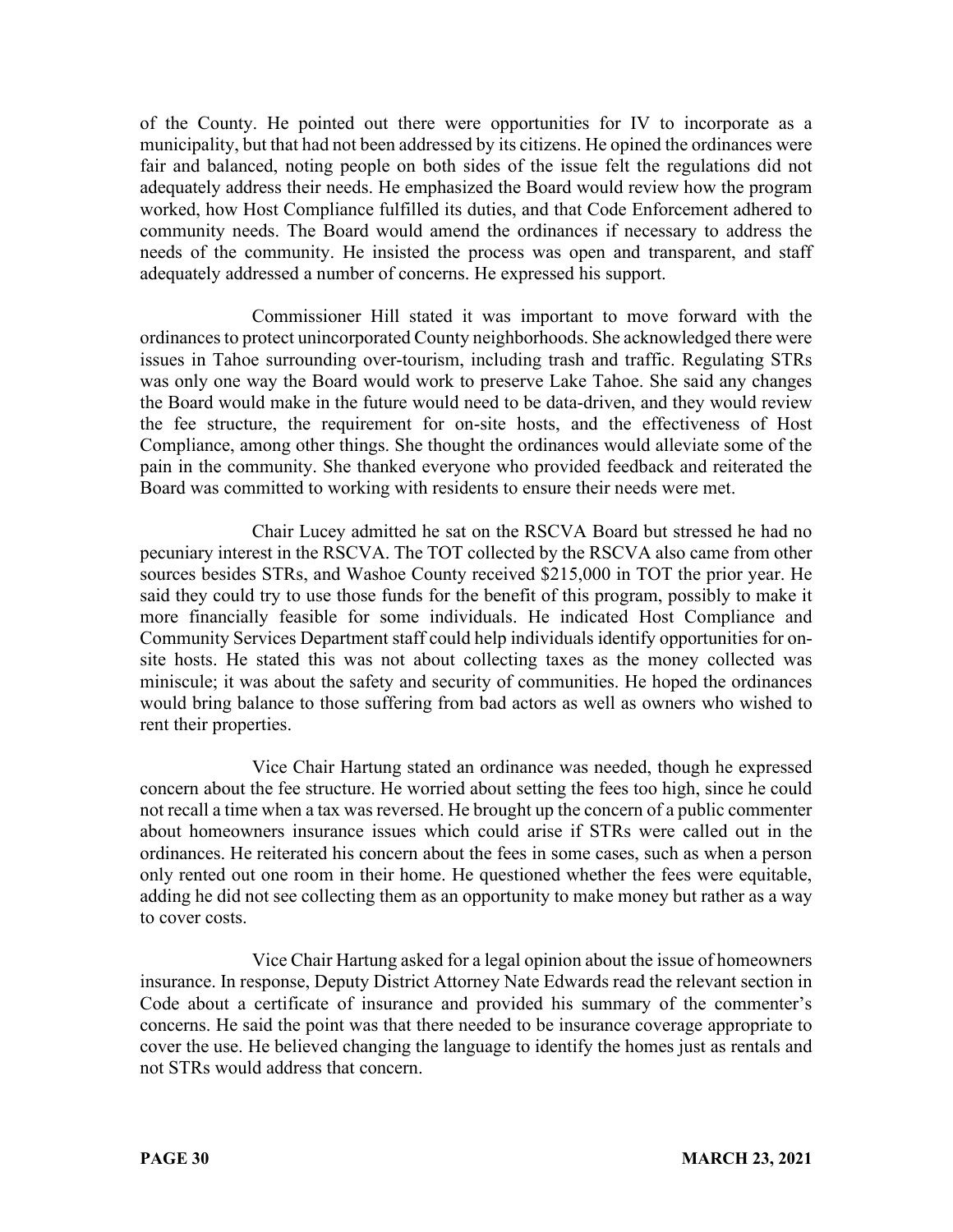Chair Lucey compared the situation to rideshare drivers, saying insurance companies dropped coverage if drivers used their cars to drive for Uber. He wondered whether owners would have to identify their homes as full-time or part-time rentals, and if they would need to specify who they were renting to, as long as they met the \$500,000 minimum insurance policy. Mr. Edwards thought that would be a policy question for the Board. He opined insurance companies could refuse to cover STRs as long as they followed the law, and each homeowner had a duty to be honest with their insurance company. The Commissioners did not have to be in the middle of that relationship, but it would be necessary to require that appropriate insurance policies were in place. His earlier suggestion would address the concerns raised by the public commenter. When asked about whether that would change the substance of the ordinances too much, Mr. Edwards responded he felt they could move forward since the agenda item included the review of insurance requirements. He thought the change would not substantively alter the ordinances; it would merely change the language to comport with insurance industry language.

Vice Chair Hartung said he would be willing to support these ordinances if they could have a three-month review on the fee structure. He wanted the program to fund itself without saddling general County taxpayers with additional fees. He stated it was difficult to write code that addressed every issue. He said he would support the ordinances with the language change referenced above and an agreement to review fees. Chair Lucey said the fee discussion could happen during Agenda Item 21A.

A discussion about Washoe County Code 110.319.15(a)(12) followed, and it was determined that the proposed language would be changed to require "an appropriate certificate of insurance that provides a minimum of \$500,000 liability coverage".

Citing an earlier public commenter's concern, Chair Lucey asked someone to address the topic of fixed ladders. Mojra Hauenstein, Division Director for Planning and Building, replied the ladder provision required a safe landing area and a permanently fastened emergency ladder for any window openings more than 16 feet above ground. She said this requirement was only for STRs and it was the result of conversations with fire and building code officials. Hotels did not have this requirement because they took different measures to protect life safety. Chair Lucey inquired about condominiums. Ms. Hauenstein said it would only be required for single-family residences as condos were protected by other means as well. Chair Lucey requested clarifying language in the Code that the ladder provision pertained only to single-family residences and standalone buildings.

On motion by Commissioner Hill, seconded by Chair Lucey, which motion duly carried on a 4-1 vote with Commissioner Herman voting no, it was ordered that Ordinance Nos. 1665, 1666, and 1667, Bill Nos. 1852, 1853, and 1854 respectively, be adopted, approved, and published in accordance with NRS 244.100 with removal of the provision requiring ladders, and modification of the insurance provision to remove the short-term rental language and require \$500,000 coverage per occurrence.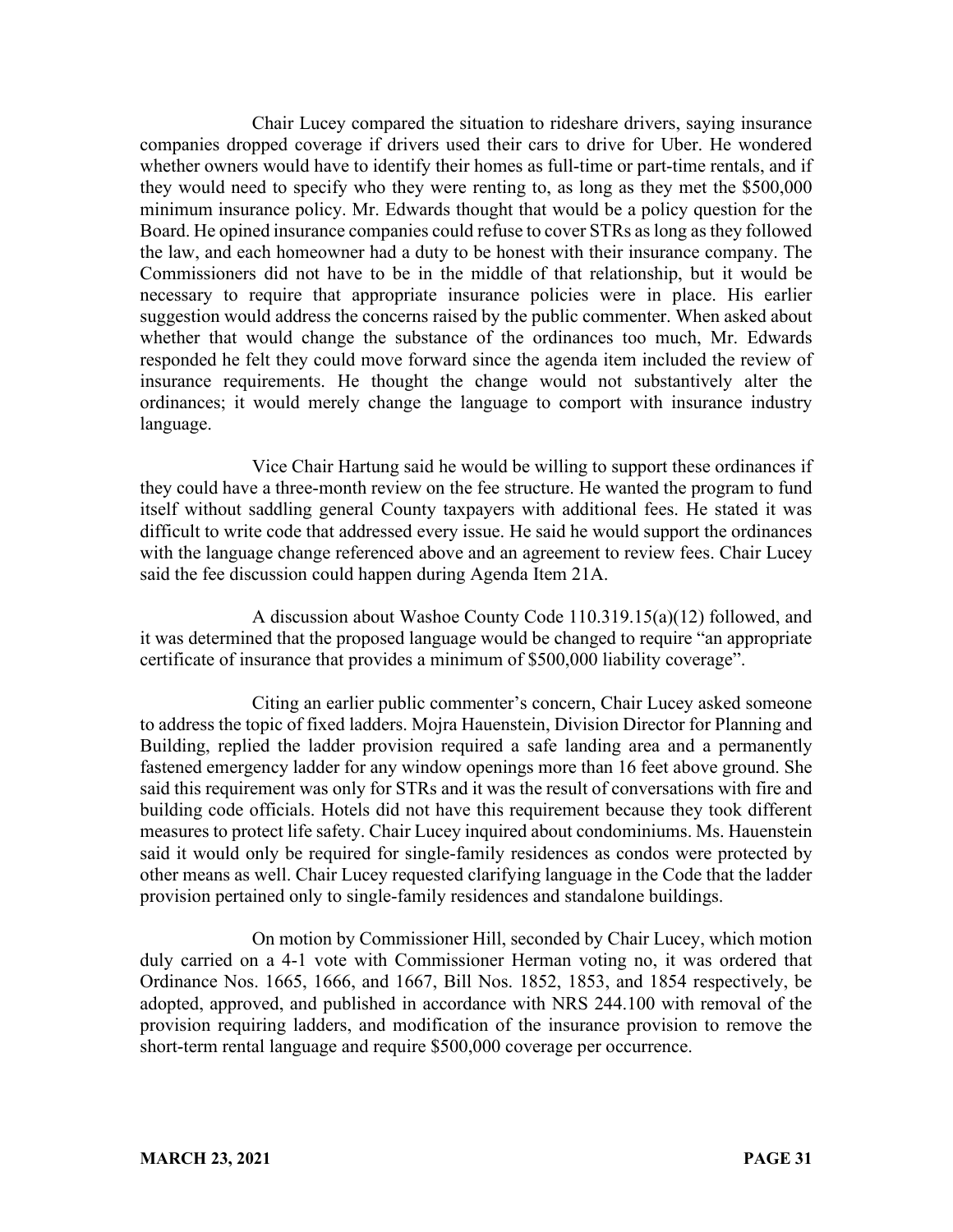**21-0224 AGENDA ITEM 21A** Recommendation to adopt a resolution amending the Washoe County Development Code Master Fee Schedule, with an effective date of April 15, 2021; and amending the Washoe County Master Administrative Enforcement Penalty and Fee Schedule, with an effective date of April 15, 2021; as authorized by Washoe County Code Chapters 110 (Development Code) and 125 (Enforcement; Remedies; Penalties), respectively. These amendments incorporate new fees, fines and penalties related to the administration and enforcement of short-term rental standards and permits in unincorporated Washoe County. Proposed fees for the new standard Short-Term Rental Permit are outlined in Attachment A-1 and the proposed fines/penalties are outlined in Attachment A-2. Administrative Review Permits specific to Tier 2 short-term rentals would be exempted from Engineering and Health District fees normally associated with that permit type, as they would not be reviewed by those entities. The Board may choose to adopt the new fees and fines as proposed or impose them at higher or lower levels as part of their final action. Community Services. (All Commission Districts.)

A PowerPoint presentation for this item was heard during Agenda Item 21. See pages 23 and 24 for that discussion.

There was no response to the call for public comment.

Responding to the people's concerns about the high fees, Commissioner Hill suggested the possibility of creating a financial hardship application to be reviewed administratively.

Vice Chair Hartung pointed out there was no history on which to base the fees, so they had to be based on projections. He did not want a scenario where the fees were too high but then did not get adjusted. He concurred with Commissioner Hill's suggestion about a financial hardship application.

Chair Lucey wondered how long it would take for the fees to come back for approval if action was not taken on the fee structure today and additional work was done with staff. County Manager Eric Brown said they could try to get the item on the April 13 agenda.

Vice Chair Hartung recommended adopting the resolution while encouraging staff to determine if fees could be lowered, a suggestion met with general agreement by the Commissioners.

Mr. Brown confirmed staff had enough direction to proceed. Assistant District Attorney Dave Watts-Vial opined they could include Vice Chair Hartung's suggestion in the motion, or the motion could be made as recommended in the staff report with additional direction being given to staff. Chair Lucey stated he would work with staff to address the concerns voiced about the fees.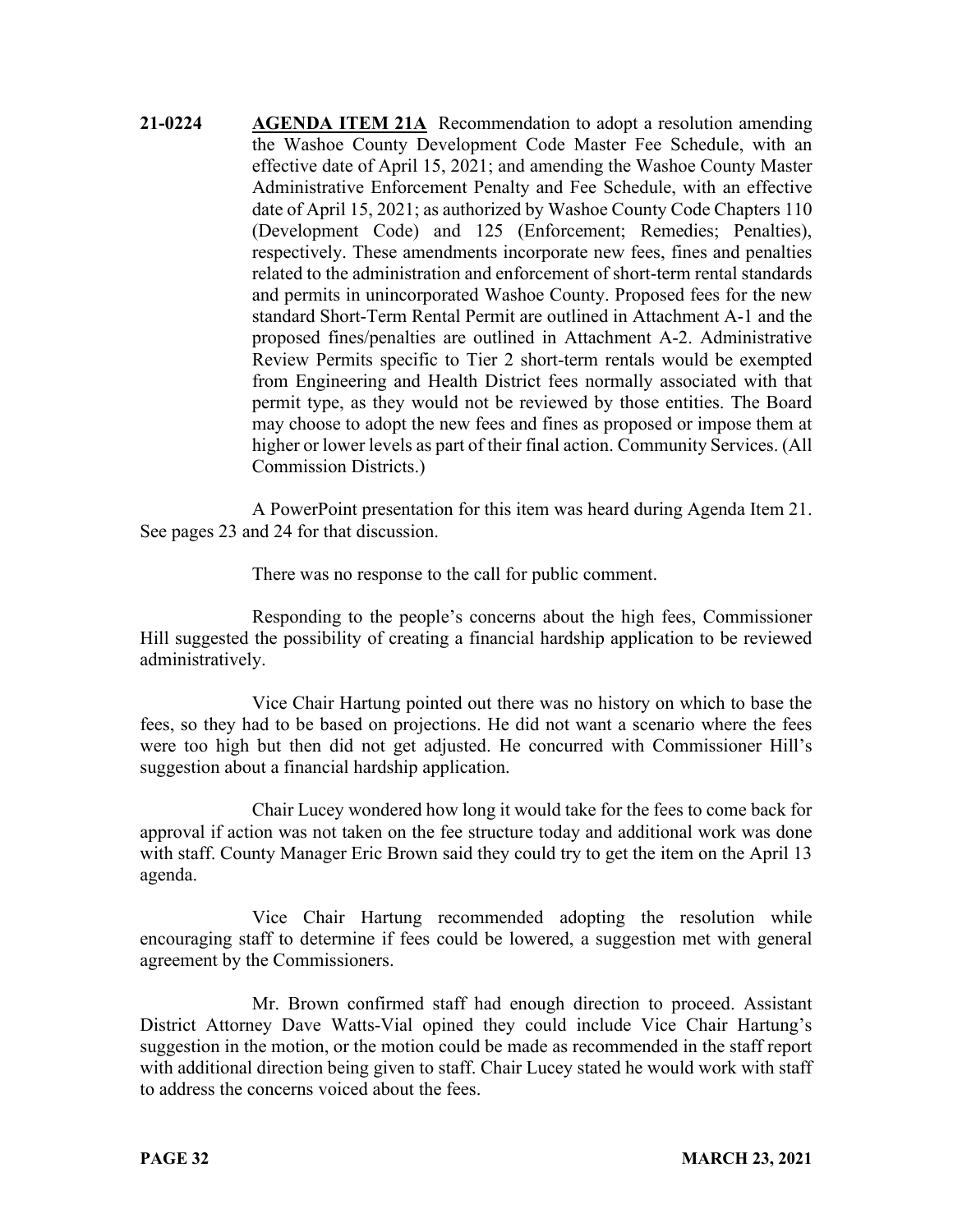On motion by Commissioner Hill, seconded by Chair Lucey, which motion duly carried on a 4-1 vote with Commissioner Herman voting no, it was ordered that Agenda Item 21A be adopted.

Chair Lucey thanked everyone who participated in the conversation, Commissioner Hill for work she did since being elected, and staff for their tremendous work.

## **21-0225 AGENDA ITEM 23** Public Comment.

Ms. Tracey Thomas stated she could not find anything in Washoe County Code about elections other than the creation of the Registrar of Voters and the compensation of election officers. She alleged Washoe County was different than Clark County, and she recommended the creation of a Washoe County Election Advisory Board to provide guidance. She suggested the use of open-source software and thumbprint verification. She provided a document which was placed on file with the Clerk.

Via the Zoom app, Mr. Doug Flaherty requested that the County Manager be directed to research the shift hours for the proposed code enforcement officer position. He wanted the hours to be structured on a swing shift basis to coincide with typical shortterm rental check-in times.

Dr. William Torch was called but his comments could not be heard on the Zoom app due to technology issues.

Ms. Annemarie Grant expressed frustration via Zoom about Chief Deputy Jeff Clark leaving earlier in the meeting before hearing public comment. She reminisced about her brother and said he was why she was an advocate for change. She listed the names of local victims of violence by law enforcement and urged the Board to be agents of positive change.

#### **21-0226 AGENDA ITEM 24** Announcements/Reports.

There were no announcements or reports.

\* \* \* \* \* \* \* \* \* \* \*